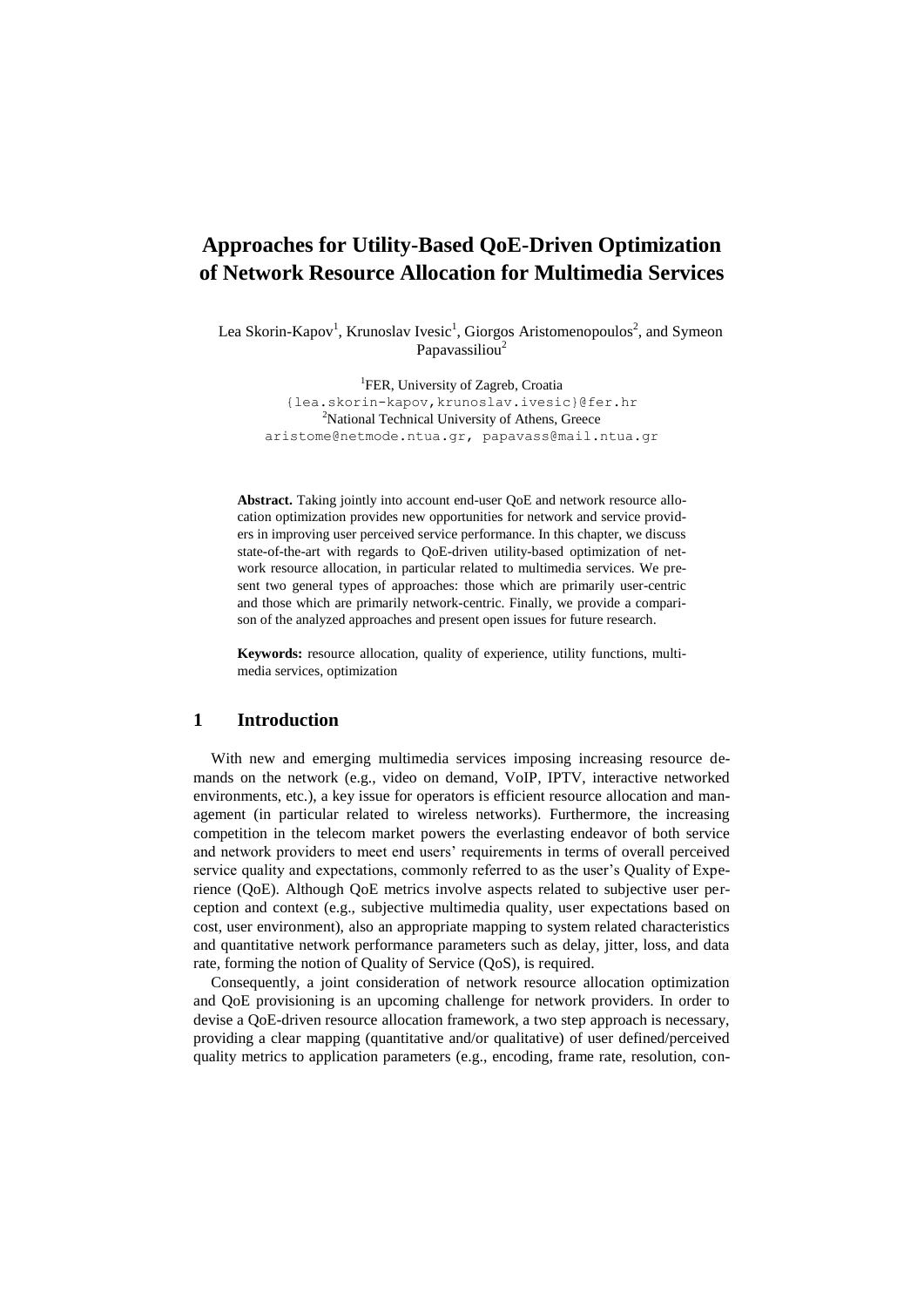tent type) and eventually to different network QoS conditions (e.g., delay, packet loss, jitter, bit rate) [\[30\]](#page-21-0). Previous work has studied QoE as a mapping to QoS parameters [\[11\]](#page-20-0), [\[13\]](#page-20-1), while a cross-layer approach aiming at network resource allocation optimization focuses on the joint consideration of information collected along different layers, (e.g., application level data, channel quality conditions, etc. [\[5\]](#page-19-0)).

In order to formalize the correlation between network performance and user perceived quality, utility functions have been defined as a formal mathematical vehicle for expressing user's degree of satisfaction with respect to corresponding multicriteria service performance [\[14\]](#page-20-2). In brief, the concept of utility functions, adopted from economics, provides the means for reflecting in a normalized and transparent way various services' performance prerequisites, users' degree of satisfaction, different types of networks' diverse resources and dissimilar QoS provisioning mechanisms and capabilities, as well as cross-layering information, under common utility-based optimization problems. The goal of QoE provisioning via network QoS-aware resource allocation may thus be restated as to maximize users' aggregated sum of utilities, exploiting Network Utility Maximization (NUM) methods and mechanisms [\[12\]](#page-20-3).

In this chapter, emphasis is placed on the notion of QoE-driven utility-based optimization of network resource allocation, in particular dealing with multimedia services. We give a comprehensive review and analysis of state-of-the-art solutions applying this concept in different network scenarios and assuming decision-making functionality from different points of view (user-centric, network-centric). Emphasis is placed on recent methodologies that differ and deviate from the traditional point of view of treating Quality of Service (QoS) requirements at the various levels in Internet engineering (application, networking, etc.) creating the need for a more dynamic, interdisciplinary, cross-layer approach to formalize the correlation and impact QoE to QoS that can be engineered and provided within the network. Such approaches escape from the strict bounds of network engineering when studying QoS/QoE, by establishing foundations (e.g., using elements such as dynamic/adaptive network/user utility functions and optimizations) towards creating a framework for interrelating components arising from different points of view (user, provider, operator, engineer).

Following this path, the chapter is organized as follows. Section 2 provides readers with an overview and background on utility-based QoE optimization, including the identification of challenges related to QoE-based resource management. To demonstrate the applicability of the aforementioned methodologies, this chapter will further provide a description of two types of approaches:

- ─ Section 3 will focus on utility-based QoE provisioning in wireless access networks, offering a user-centric approach involving autonomic mobile nodes with enhanced decision-making capabilities towards reacting to mobility and QoS performance related events [\[6\]](#page-19-1), [\[4\]](#page-19-2), [\[3\]](#page-19-3). Such approaches take explicitly into account user experience and end-user QoE related feedback, while focusing on maximizing users' utility in a real-time manner.
- ─ Section 4 will discuss end-to-end QoE provisioning in the converged NGN, providing a more network-centric decision-making approach with domain-wide QoE optimization being provided in the core network [\[1\]](#page-19-4), [\[2\]](#page-19-5), [\[8\]](#page-19-6), [\[9\]](#page-20-4), [\[10\]](#page-20-5), while consid-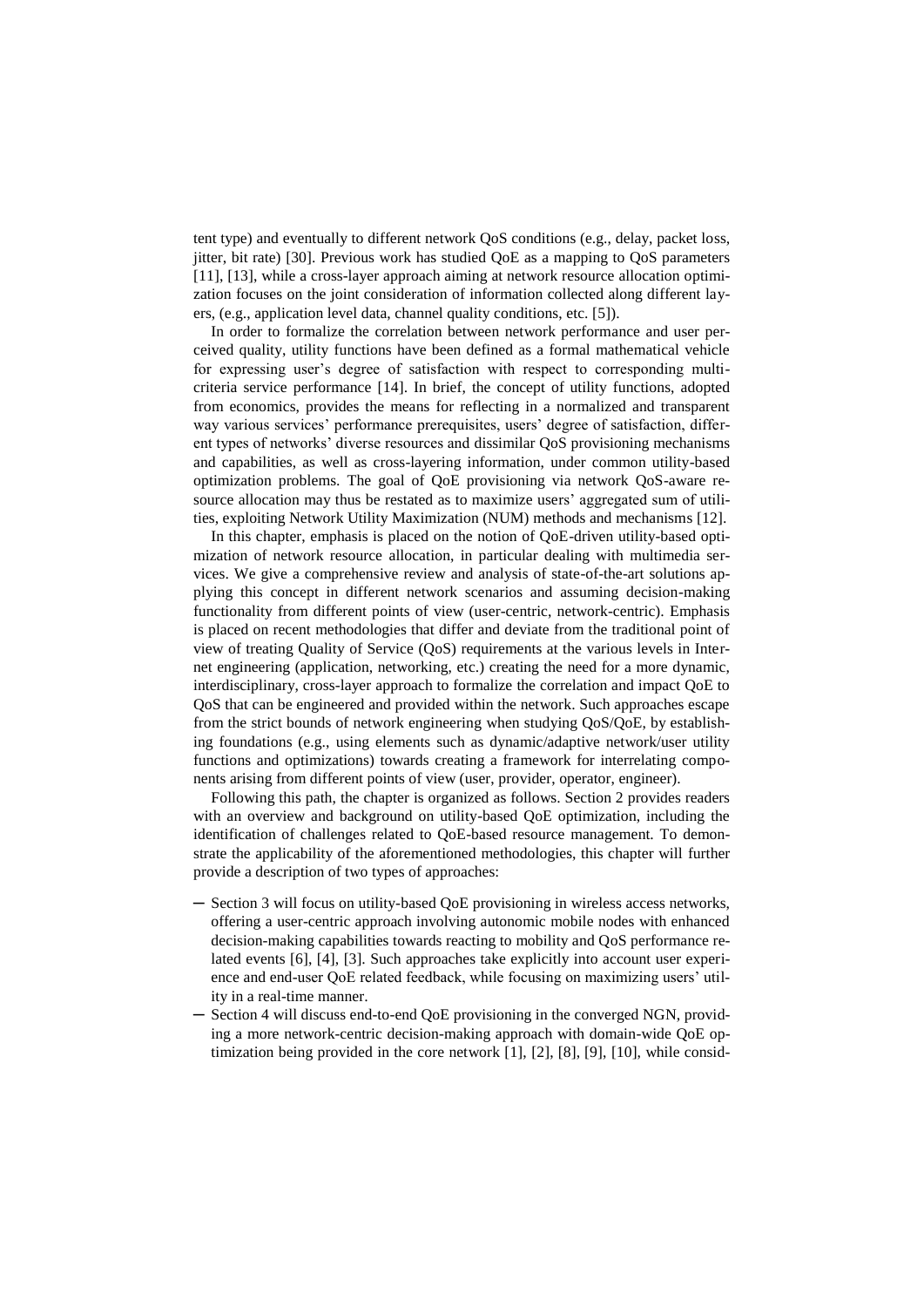ering also operator costs and profit. In such approaches, triggers/events driving resource (re)allocation decision-making are commonly detected by network mechanisms.

Finally, the approaches will be compared in more detail and conclusions will be drawn in Section 5, while important open issues for future research will be identified in Section 6.

## **2 Background on Utility-Based QoE Optimization: Mechanisms and Challenges**

### **2.1 Correlating QoS and QoE**

Over the last years the way scientists, engineers, operators and users treat, fulfill and evaluate QoS provisioning has dramatically changed. Considerable efforts have been devoted towards efficient resource utilization, resulting in the evolution from a best effort Internet packet forwarder to a QoS-aware framework, especially for realtime services. Nevertheless, despite the deployment of dynamic resource allocation, traffic shaping and scheduling mechanisms aiming at maintaining services' operation under acceptable networking oriented metrics, such as latency, jitter and packet loss, the final judge of a received multimedia stream still remains the end-user, i.e., a human. In line with the previous, Shenker, in a seminal paper [\[15\]](#page-20-6) highlighted that "The Internet was designed to meet the needs of users, and so any evaluative criteria must reduce to the following question: how happy does this architecture make the users?" Towards this goal, the concept of utility functions has been adopted and borrowed from economics, allowing the normalization and direct confrontation of users' degree of satisfaction with respect to their multi-criteria service performance. Following this formalism, QoS provisioning problems in wired [\[12\]](#page-20-3) and wireless networks [\[16\]](#page-20-7) were designed, modeled and treated via a concrete NUM framework.

However, a human's actual needs and expectations cannot be defined or clearly mapped to strict networking metrics and thresholds, but rather depend on a broader scope of factors. Besides basic QoS networking parameters like bandwidth and jitter, more sophisticated ones include grade of service (GoS) and quality of resilience (QoR) [\[7\]](#page-19-7), which refer to service connection time and network survivability respectively. Moreover, it also depends on the usage context and intent of usage of the service [\[29\]](#page-21-1), user role in using a service [\[27\]](#page-21-2), service content [\[28\]](#page-21-3), and the users' cultural, socio-economic [\[21\]](#page-20-8) and psychological state [\[26\]](#page-20-9), [\[20\]](#page-20-10). In [\[17\]](#page-20-11), for instance, it is shown that if visual factors supplementary to the oral speech are utilized, humans can tolerate higher noise interference levels than in the absence of visual factors.

Consequently, the concept of QoE was developed towards bridging the gap between users' pragmatic needs and provided services' QoS, by elevating users' subjectivity and singularity. While numerous definitions of QoE can be found in literature and standards, a recent definition that has emerged from the EU NoE Qualinet com-munity defines QoE as [\[32\]](#page-21-4) "the degree of delight or annoyance of the user of an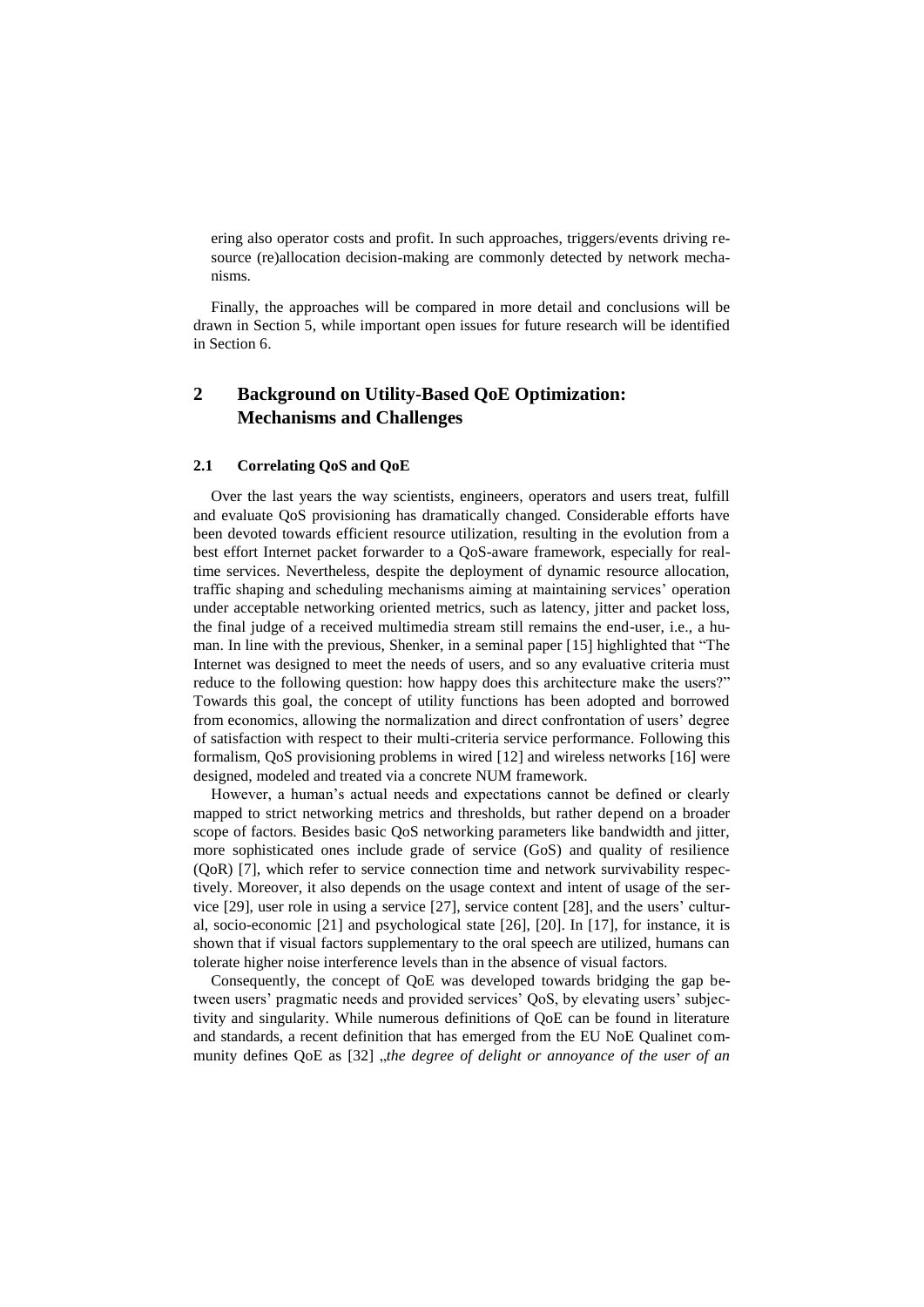*application or service. It results from the fulfillment of his or her expectations with respect to the utility and/or enjoyment of the application or service in the light of the user's personality and current state. In the context of communication services, QoE is influenced by service, content, network, device, application, and context of us*e". For instance, Wu *et al.* [\[30\]](#page-21-0) have portrayed QoE as a user level, sitting on top of application, system and network levels of the protocol stack, with each level relying on underlying quality indicators. As such, application level QoS metrics (e.g., video frame rate, response times) are influenced by network and system QoS, and may further be directly correlated with QoE, noting however that QoE cannot be deduced only from QoS measurements. However, aiming at users' QoE maximization, though ideal, is not trivial in practice. For instance, while there is an obvious relationship between packet loss and QoE [\[18\]](#page-20-12), as well as delay and jitter and QoE [\[13\]](#page-20-1), the authors argue that no clear mapping can be made due to the complexity of the compression and delivery of the services. Moreover, the work in [\[11\]](#page-20-0) suggests that there is no linear relation between QoE and QoS, but rather an exponential dependency highly related to the data type and content. Towards this goal, various research efforts have mainly concentrated on offline methods with emphasis on determining the factors that influence QoE, measuring and evaluating the corresponding QoE levels and then mapping them to specific network metrics. A typical user-related metric for measuring QoE is the Mean Opinion Score (MOS) [\[19\]](#page-20-13), which is in general determined from subjective ratings of the content in question by real users. With subjective quality assessment methodologies being time consuming and costly, numerous instrumental, objective methods have been devised aimed at providing quality estimations [\[31\]](#page-21-5). However, estimations based solely on metrics such as Peak Signal to Noise Ratio (PSNR) or Mean Square Error (MSE) do not perfectly correlate with perceived quality, e.g., due to the non-linear behavior of the human visual system in the case of video quality assessment [\[45\]](#page-21-6).

In the next section, generic utility based QoE optimization problems will be drawn, highlighting ways of treatment, challenges and open problems.

### <span id="page-3-0"></span>**2.2 Utility-Based Optimization in the Context of QoE**

Following the QoS paradigm shift, and towards enabling a concrete and efficient QoE provisioning framework able of treating the latter multiple and often diverse problem settings, NUM theory has also been exploited, allowing multi-objective subjective performance optimization. To that end, various recent research efforts mainly focus on dynamic schemes that utilize passive or active network monitoring mechanisms and a priori QoE mappings to satisfy the user, relying on existing QoS mechanisms. For instance, a dynamic rate adaptation mechanism is proposed in [\[22\]](#page-20-14), that maximizes users' cumulative QoE utility-based performance, derived by PESQ (Perceptual Evaluation of Speech Quality) and SSIM (Structural SIMilarity) objective measurements for audio and video services respectively. Moreover, in [\[23\]](#page-20-15), users' optimal transmission policies in terms of modulation scheme, channel code rate, and share of medium access on wireless networks for various services are determined using a greedy utility-based maximum throughput algorithm. Finally in [\[21\]](#page-20-8) and [\[24\]](#page-20-16)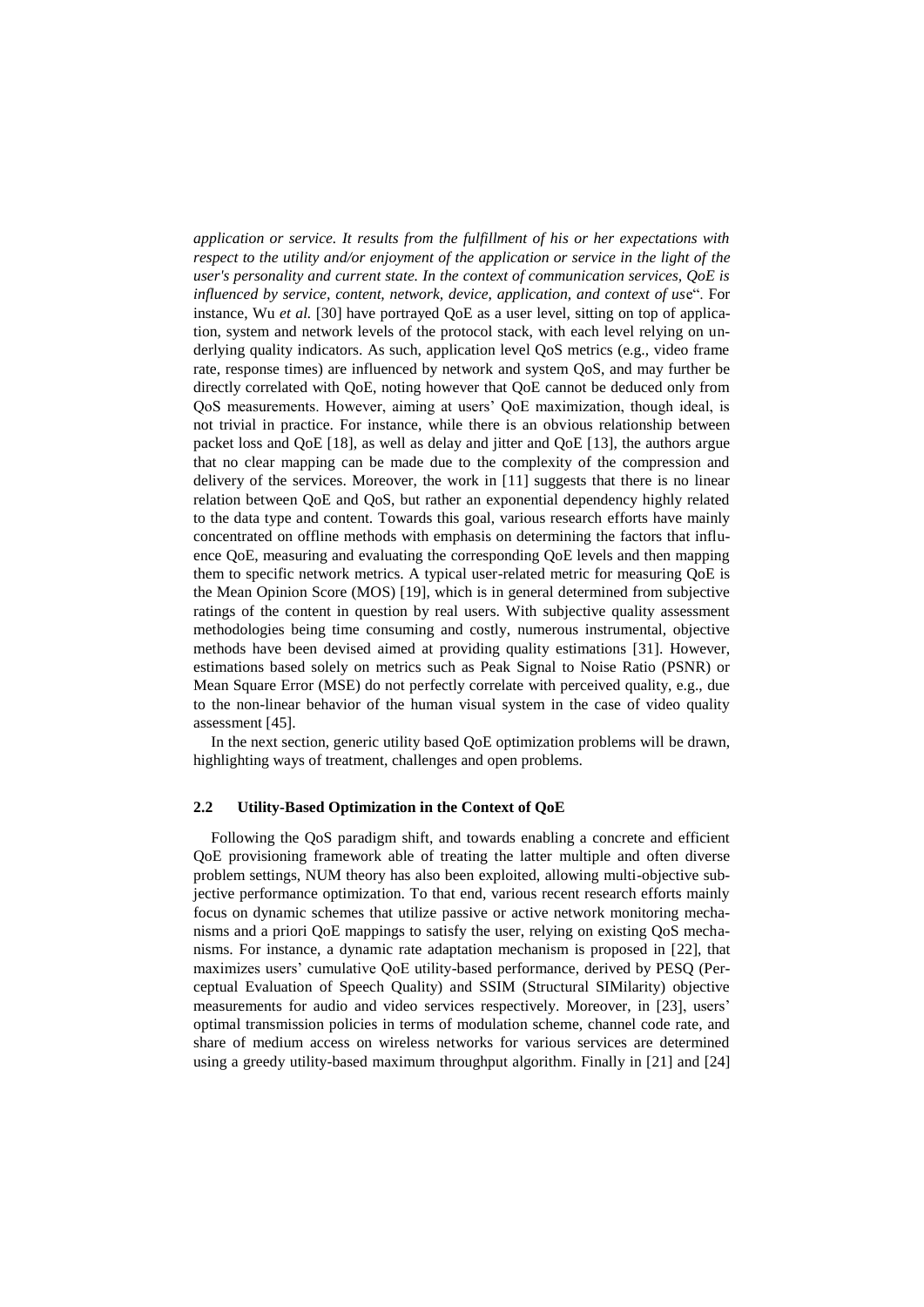a user centric approach to QoE provisioning is considered, where users' viewpoint is taken into account to the overall system QoE optimization problem, either by employing pricing or preference indicators, respectively.

Utility functions have generally been used to specify the relation between relative user satisfaction and consumption of a certain resource. Examples of utility curves corresponding to different types of traffic are portrayed in **[Fig. 1](#page-4-0)** (observed by Shenker [\[15\]](#page-20-6)). *Elastic traffic* can adapt to different network conditions and is generally delay tolerant (e.g., TCP traffic in general, email, file transfer) with decreasing marginal improvement as bandwidth increases (the function is strictly concave). On the other hand, *discretely adaptive* traffic has strict bandwidth requirements and a sharp loss of utility in between certain thresholds (e.g., audio or video streaming applications operating at discrete codec rates). Commonly audio and video traffic may adapt to different delay/loss values, while bandwidth dropping below a certain intrinsic value causes a sharp performance drop. Corresponding utility functions have been labeled as *adaptive*. In the case of adaptive traffic, the marginal utility of increased bandwidth is small at both high bandwidth and low bandwidth.

Important for making resource allocation decisions is the understanding of the marginal utility change given a change in resource allocation. Reichl et al. [\[14\]](#page-20-2) have studied the interrelation between QoE metrics and utility functions and argued that logarithmic functions derived based on QoE evaluations occur often in practice.



**Fig. 1.** Example utility curves for different types of traffic

<span id="page-4-0"></span>With OoE being of a temporal nature, it can change over time given variations in QoE influencing factors (e.g., network conditions, service state, user preferences, usage context, etc.). Utility functions to be considered for resource allocation may take on different forms during a service's lifetime, for example due to different active media flows, different delay/loss values, change in user terminal (e.g., increased bandwidth and higher resolution will not increase user perceived utility if the user's terminal does not support such a resolution), etc. Aristomenopoulos *et al.* [\[4\]](#page-19-2) discuss the dynamic service's utility adaptation based on user preferences. On the other hand, in the work done by Ivešić *et al.* [\[8\]](#page-19-6), the choice of the most suitable utility-functions towards optimal resource allocation is dynamically made based on currently active media flows.

Related to the observations by Reichl et al. regarding applicability of logarithmic laws in user quality perception to QoE of communication services, Thakolsri *et al.* [\[5\]](#page-19-0)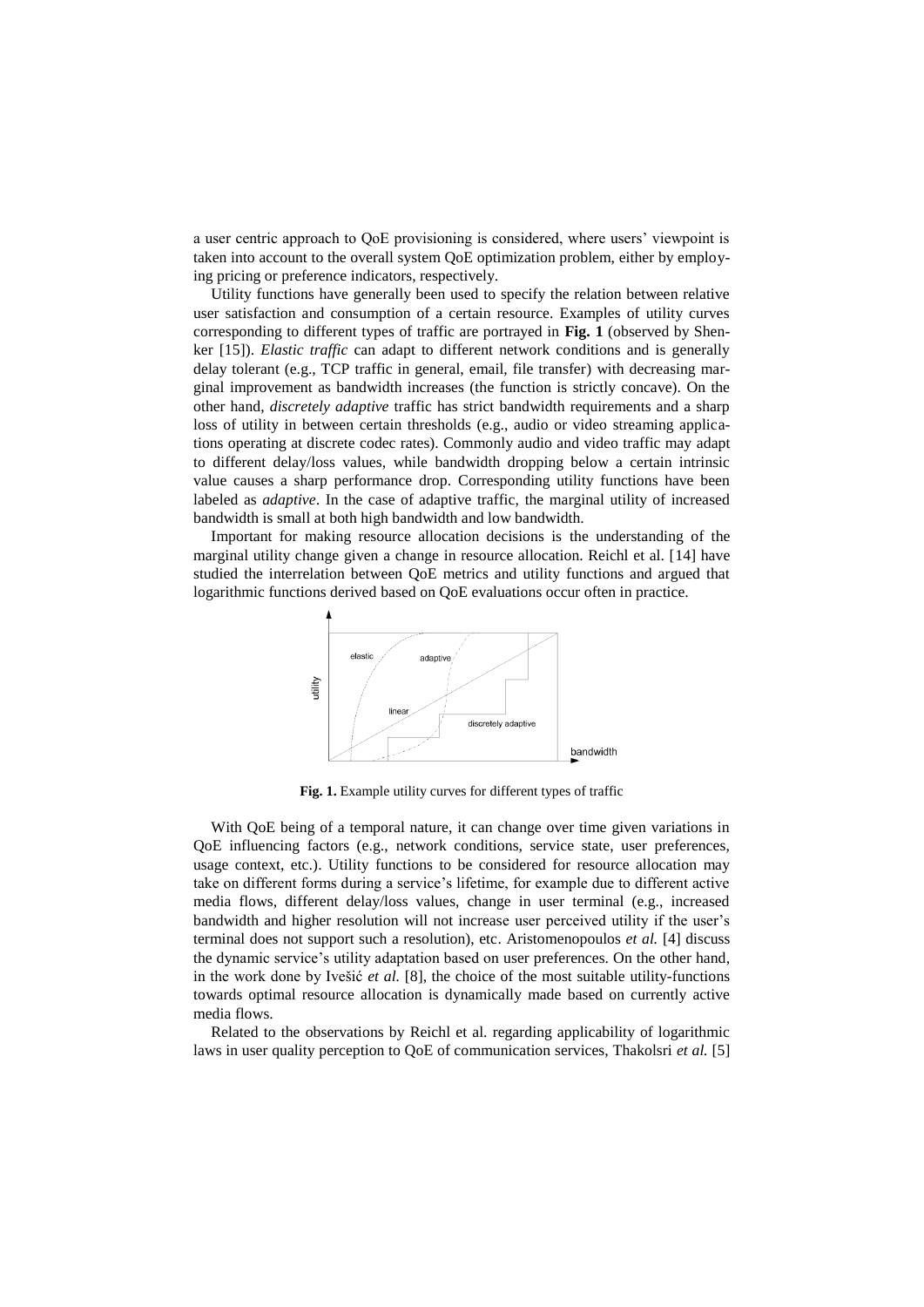apply utility maximization in the context of QoE-driven resource allocation of wireless video applications. The authors note that certain video quality fluctuations remain unperceived by end users, and exploit this observation in their problem formulation. More specifically, they show how the multiobjective formulation of maximizing average overall quality while minimizing perceived quality fluctuations provides higher average utility for all users as compared to formulations that do not consider quality fluctuation.

In the case of multimodal sessions with multiple media components (e.g., audio and video), different utility functions may correspond to each media component, with overall session utility expressed as some form of a weighted combination. Utilitybased multimedia adaptation decision taking has been previously applied in the scope of the MPEG-21 digital item adaptation standard, and further addressed in the scope of multi-modal media streams by Prangl et al. [\[33\]](#page-21-7). A key issue in making multimedia adaptation and resource allocation decisions is consideration of user preferences, e.g., indicating relative importance of individual streams (comprising a single session) such as audio and video (Skorin-Kapov and Matijasevic [\[10\]](#page-20-5)).

The benefits of QoE-driven resource allocation can range from providing increased end-user/customer satisfaction, to maximizing the number of simultaneous customers (from an operator point of view) while maintaining a certain level of user perceived quality [\[22\]](#page-20-14). Different types of generic QoE optimization problems are portrayed in **[Fig. 2](#page-6-0)**. In a single user case, the focus is on QoE optimization of a given user session taking into account current terminal, network, and service constraints and driven by user QoE estimation methods [\[3\]](#page-19-3). On the other hand, multi-user domain-wide QoE optimization problems involve making domain-wide resource allocation decisions across multiple sessions [\[4\]](#page-19-2), [\[22\]](#page-20-14), [\[8\]](#page-19-6). In practice, the formulation of the objective function for optimizing resource allocation may differ depending on whose interests are being considered (e.g., users' or network operator's). Different examples include: (1) maximizing the (weighted) sum of utility functions across end users, expressed generally as functions of QoS parameters, (2) maximizing the number of "satisfied" users, i.e., with utility above a certain threshold, or (3) maximizing operator profit, by minimizing operator costs. Methods for solving multi-objective optimization may be applied, such as formulation of a composite objective function as the weighted sum of the objectives, or consideration of a Pareto-optimal tradeoff (e.g., between user and network operator or service provider objectives). Possible constraints to be considered include available network and system resources, terminal capabilities, service/user requirements, and cost related constraints (e.g., available user budget). Hence, different actors involved in service delivery (user, network operator, service provider) can be considered in the QoE optimization process, along with their corresponding objectives and constraints.

## **2.3 Challenges of QoE-Based Resource Management**

Numerous challenges may be identified related to the issue of performing QoE-based resource management. The initial concern involves modeling QoE for a given type of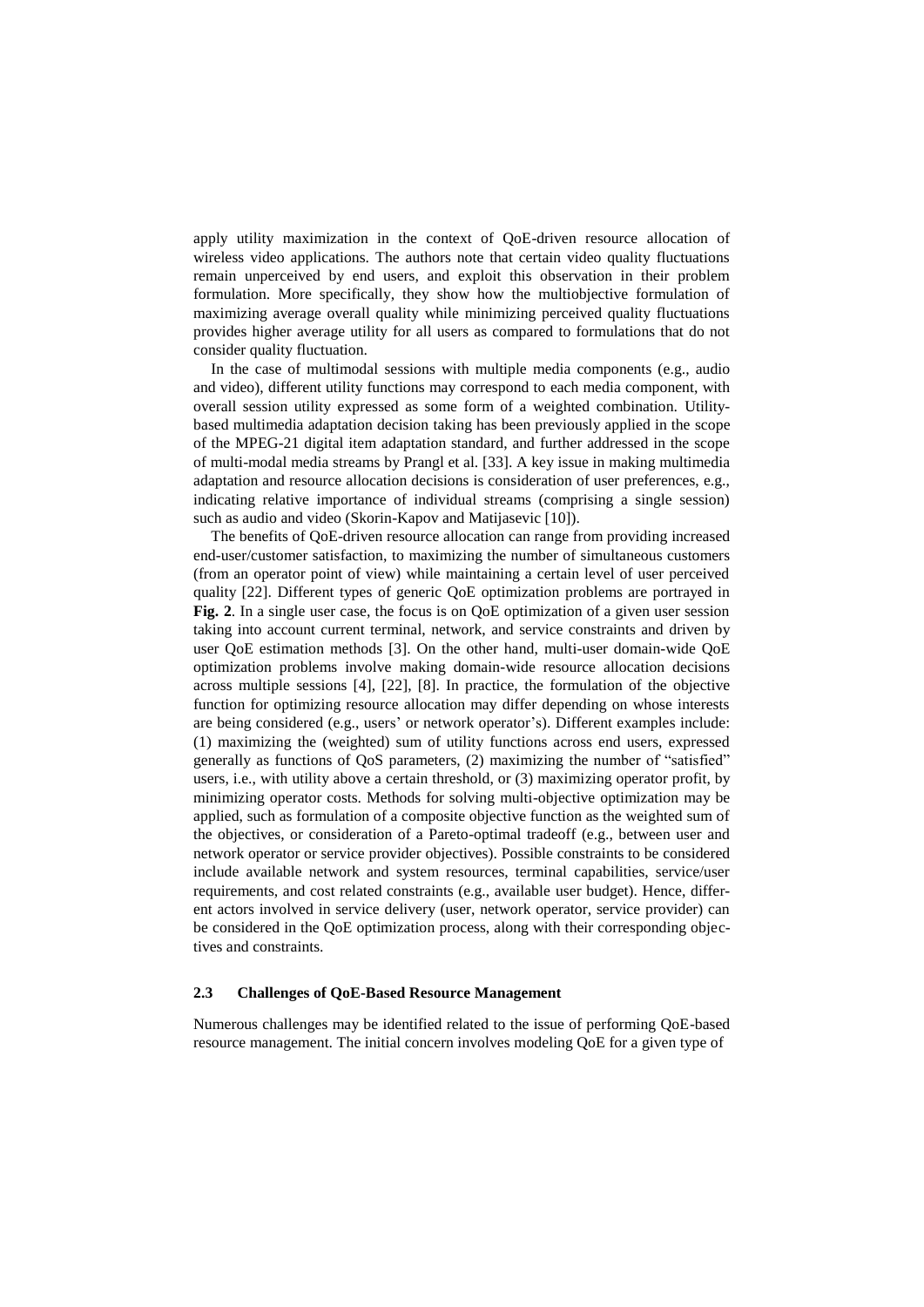| ិ ซื้<br>꿈<br>Multimedi<br>compi<br>Ē             | Maximize QoE for a given user i. QoE expressed<br>as a weighted combination of uni-modal QoE<br>values. Uni-modal QoE values expressed as<br>functions of network resource parameters (at<br>constant values of other influence factors, e.g.,<br>usage context, user parameters, service) [10] | Maximize total or average QoE for users 1,,k (with<br>possible joint goal of minimizing operator costs or<br>maximizing operator profit). QoE <sub>i</sub> expressed as a weighted<br>combination of uni-modal QoE values for media flows<br>comprising the session of user <i>i</i> . Uni-modal QoE values<br>expressed as functions of network resource parameters (at<br>constant values of other influence factors) [8]. |
|---------------------------------------------------|-------------------------------------------------------------------------------------------------------------------------------------------------------------------------------------------------------------------------------------------------------------------------------------------------|------------------------------------------------------------------------------------------------------------------------------------------------------------------------------------------------------------------------------------------------------------------------------------------------------------------------------------------------------------------------------------------------------------------------------|
| Sessions<br>considered as<br>single media<br>flow | Maximize QoE for a given user <i>i</i> . QoE values<br>expressed as functions of network resource<br>parameters (at constant values of other influence<br>factors).                                                                                                                             | Maximize total or average $QoE$ for users $1, \ldots, k$ (with possible<br>joint goal of minimizing operator costs or maximizing operator<br>profit). QoE values expressed as functions of network<br>resource parameters (at constant values of other influence<br>factors) [6][23].                                                                                                                                        |
|                                                   | Single user QoE optimization                                                                                                                                                                                                                                                                    | <b>Multi-user QoE optimization</b>                                                                                                                                                                                                                                                                                                                                                                                           |

<span id="page-6-0"></span>**Fig. 2.** Different types of generic QoE optimization problems (for given examples decision variables assumed as network resource parameters)

service in terms of identifying QoE influence factors and their relationships to QoE metrics. Following specifications of relevant QoE models, monitoring and measurement mechanisms are needed to collect relevant parameters (e.g., related to network performance, user, context, application/service, etc.). Challenges lie in identifying which parameters to collect, where/how to collect data in a scalable manner (e.g., network nodes such as base stations, gateways/routers, application servers; end user terminal), and when to collect data (e.g., before, during, or after service delivery). Finally, mechanisms utilizing collected data for the purpose of QoE-based resource management are needed. Different formulations of QoE optimization problems have been discussed in the previous subsection. Additionally, such mechanisms may involve applying various control mechanisms at the base stations within access networks [\[6\]](#page-19-1), applying policy management rules at the gateways or routers within the core network [\[22\]](#page-20-14), conducting adjustments at the servers in the service/application [\[43\]](#page-21-8), content or cloud domains, or the combination thereof [\[44\]](#page-21-9). Practical challenges to be considered involve scalability (e.g., support for a large subscriber base), added complexity (e.g., monitoring and parameter collection, optimization calculation, signaling overhead), and additional resulting costs.

Having provided some insight into utility-based optimization approaches and challenges in Section 2, discussing how the existing concept originally drawn from economic theory has been applied in the context of QoE related research, more detailed discussions of certain QoE-driven resource allocation approaches are given in Sections 3 and 4, focusing on user- and network centric decision-making approaches, respectively. While a detailed discussion of meeting the challenges of QoE-based resource management is out of scope for this chapter, we comment on these challenges in the context of approaches discussed in the following Sections.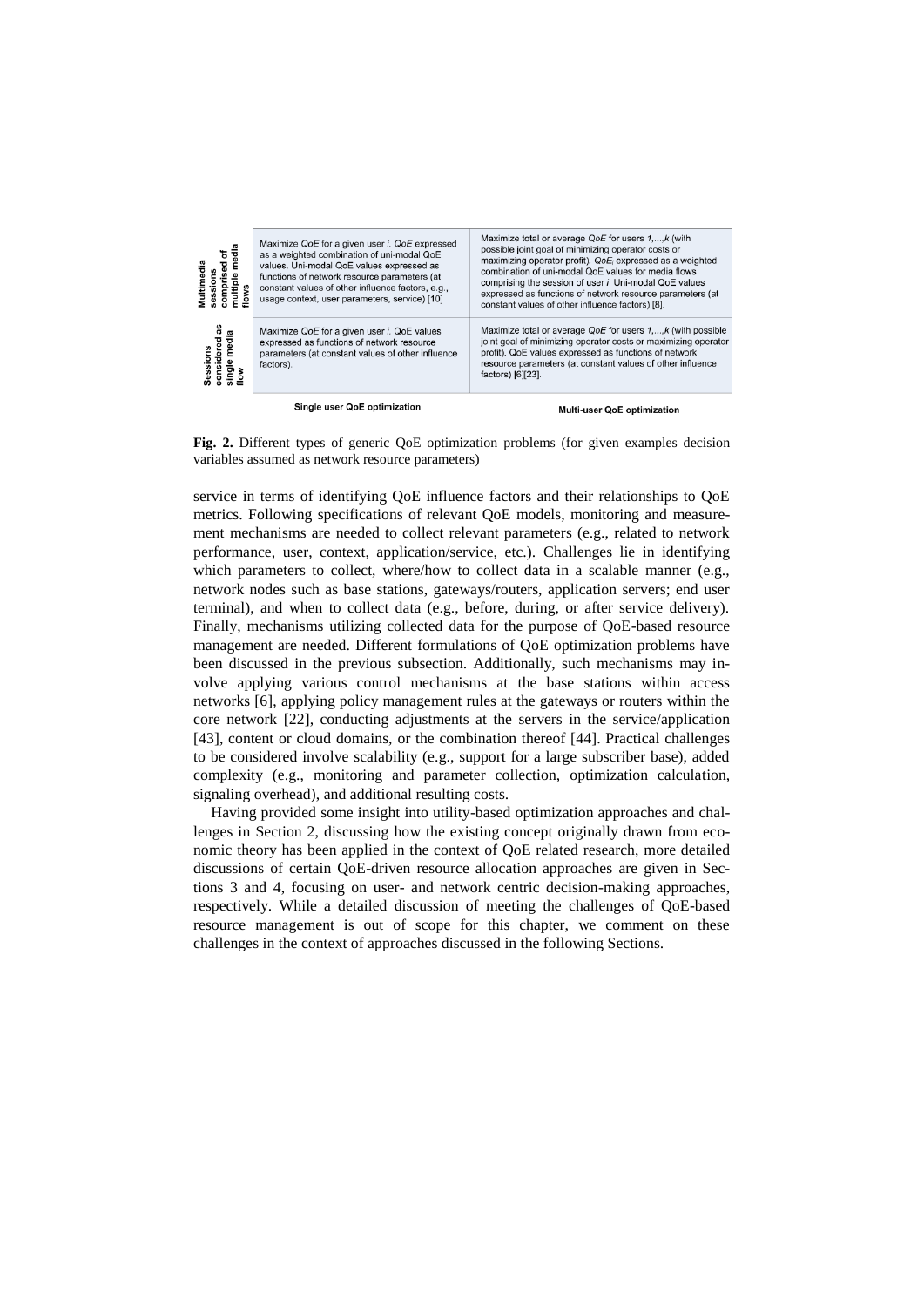## **3 User-Centric Approach to QoE Provisioning in Wireless Networks**

The increased interest in QoE provisioning in forthcoming fixed and wireless networks has attracted much attention from the community and various research attempts focusing on the correlation of QoS to QoE have been proposed, mainly focusing on offline MOS objectives tests and network's auto adaptation towards maintaining services' performance under acceptable levels and thresholds [\[21\]](#page-20-8), [\[30\]](#page-21-0). However, experience has been proven to depend on several subjective metrics, including various psychological factors, like mood or the importance of the content to the user. For example in a noisy environment, the presence of subtitles in a video footage can significantly improve users' experience, while also pricing incentives may drive users' behaviour towards tolerating higher interference levels. This implies that no automated mechanism, independently of its complexity and flexibility, is capable of properly dealing with such abstract and often diverse factors. The latter highlights the need for engaging the end users when testing and evaluating QoE. Staelens *et al.* [\[41\]](#page-21-10) propose an end-user quality assessment methodology based on full-length DVD movies, which encourages subjects to watch the movie for its content, not for its audiovisual quality, in the same environment as they usually watch television. By providing a questionnaire, feedback can be collected concerning the visual impairments and degradations, which were inserted in the movie. Moreover, Chen *et al.* [\[42\]](#page-21-11) extend the idea of measurements gatherring by proposing Quadrant of Euphoria, a user-friendly web-based crowd-sourcing platform, offering the community end-user subjective QoE assessments for network and multimedia studies.

It is thus imminent that aiming at capturing and determining QoE levels as perceived by the end-user, QoE control should be enabled and conducted at a point in the deliverfy chain as close to the user as possible, idealy at the end user terminal.

#### **3.1 Autonomics in Wireless Networks**

The vast increment of Internet and mobile users, their corresponding services' growing demands on resources and firm QoS expectations, as well as the existence of various available fixed or mobile access network types, assemble the view of the current networking environment, which is mainly characterized by its heterogeneity, multiplicity and complexity. Moreover, within a heterogeneous integrated wireless system, in most cases only the mobile node has the complete view of its own environment, in terms of offered services and their corresponding resource prerequisites, as well as a user's subjective needs and requirements. This becomes even more critical when the available services belong to different providers or even network operators. Therefore, contrary to traditional architectures where network/nodes' performance is monitored and controlled in a centralized way, future wireless networking envisions as its foundation element an autonomic self-optimised wireless node with enhanced capabilities. Such a vision and evolution, supported by the 3GPP LTE Self-Organising / Self-Optimising Networks (SON) initiation [\[38\]](#page-21-12), proposes the introduction of various self-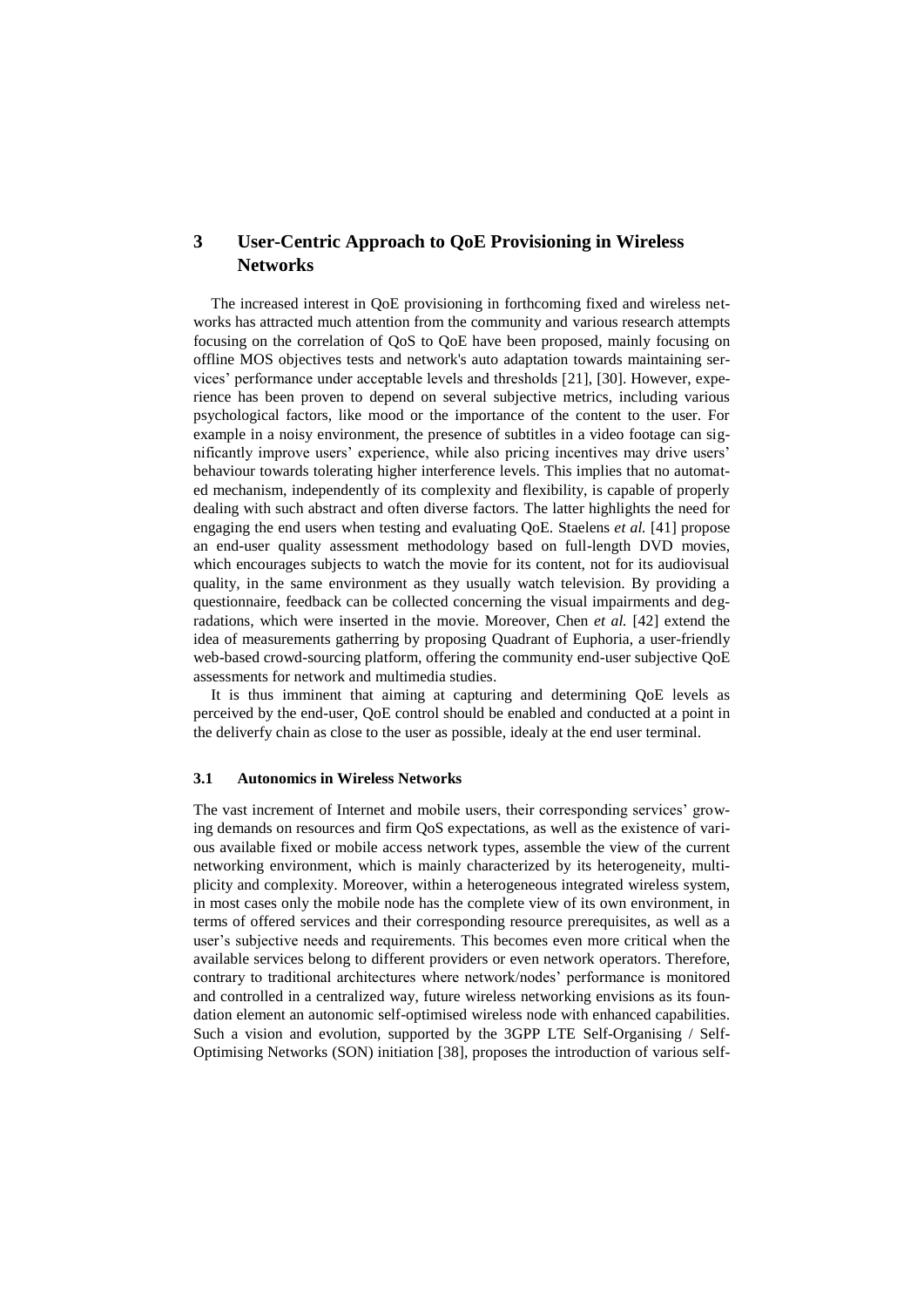\* functionalities to the end-users allowing them to act and re-act to various events, towards self-optimizing their services' performance. The later presents a promising alternative service oriented paradigm that allows to fully exploit the proliferation of wireless networks, and enhancing users' experience, in terms of improved service performance, QoE, and reduced costs. As such, an autonomic node has the ability and enhanced flexibility to realize a control loop that dynamically, a) exploits locally available information (e.g. types of available services), b) monitors its service performance (e.g. signal strength, connection type), and c) makes optimal serviceoriented decisions (e.g. request a HD streaming service) by setting and solving an appropriate optimization problem.

In this scope, NUM theory is envisioned as the enabler to devising network-wide novel autonomic mechanisms capable of optimally driving nodes' behaviour. Moreover, as illustrated in Fig. 3, a generic methodology, extending NUM to the field of autonomics, i.e. Autonomic NUM - ANUM, has been proposed, allowing the design of theoretically-sound autonomic architectures.



**Fig. 3.** From Describing to Deriving Autonomic Architectures - A Unified Methodology

#### **3.2 Utility-Based QoE Provisioning in Wireless Networks**

Aiming at autonomic QoE provisioning in a multi-user, multi-service heterogeneous wireless network, and considering involved users'/humans' subjectivity, QoE is envisioned as the vehicle that interconnects users/humans, applications and QoS-aware Radio Resource Management (RRM) mechanisms. Aristomenopoulos et al. [\[6\]](#page-19-1) propose a QoE framework that allows users to dynamically and asynchronously express their (dis)satisfaction with respect to the instantaneous experience of their service quality, as subjectively perceived considering various psychological and environmental influencing factors, at the overall network QoS-aware resource allocation process. Towards this goal, the dynamic adaptation of users' utility functions is proposed, which in turn allows the seamless integration of users' subjectivity in the network utility-based RRM mechanism, enabling cross-layering from the application layer to the MAC layer.

The realization of the aforementioned framework (Fig. 4 [\[6\]](#page-19-1)) requires **a Graphical User Interface (GUI)** that would a) display and capture user's available options (i.e.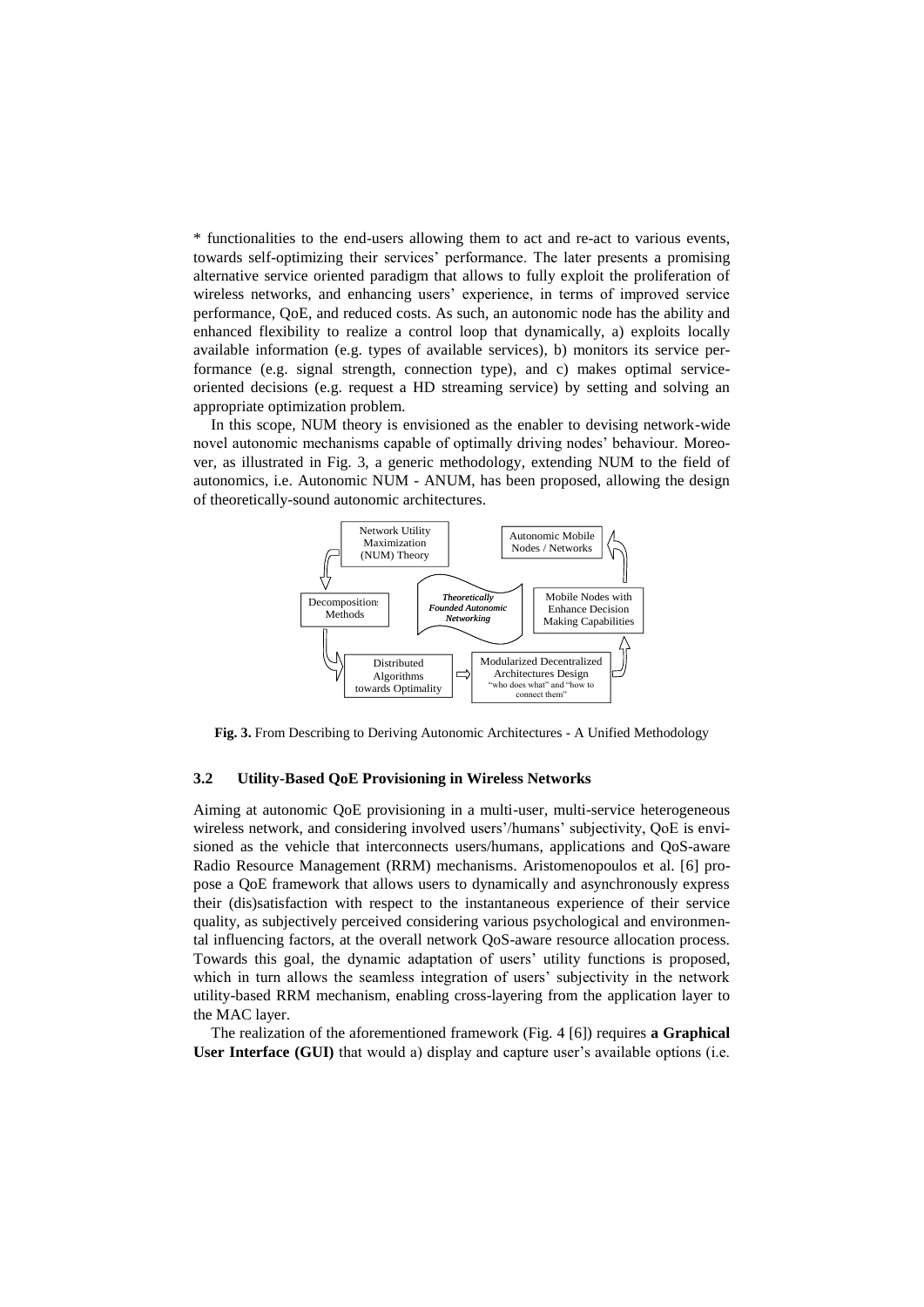various video qualities), and b) present the consequences of his actions in terms of pricing. Upon a user's preference indication, user's service is altered via the **dynamic adaptation** of his/her utility function, and the corresponding RRM mechanism is engaged, towards provisioning the requested resources by solving the resultant **utility-based resource allocation** problem. At this point the feasibility of a user's request as well as its compliance with operator's **policies** can also be introduced towards incorporating for example service performance bounds or fairness among users. Finally, imposed **pricing/billing schemes** correlating a user's QoE-aware behavior, with the corresponding cost of his request can be deployed, providing incentives for users to behave in non-selfish ways that both improve network overall utilization and maximize operators profits.



**Fig. 4.** Quality of Experience Provisioning via NUM

It is important to note that the proposed approach relies on already existing resource allocation mechanisms, acting complementary upon them, i.e. enabling services' dynamic utility adaptation, thus adding minimal overhead to the overall architecture. This allows the adoption and incorporation of the proposed QoE framework to any utility-based RRM mechanism, enabling QoE provisioning in a plethora of wireless networks, ranging from single cell, to autonomic integrated heterogeneous networks. In the following we present how the latter QoE methodology can be extended and transformed to an autonomic framework enabling QoE provisioning in heterogeneous wireless networks.

Initially, following a generic NUM formulation of a resource allocation problem in a wireless single cell (or access point) with *N* users, each mobile user is associated with a proper sigmoidal, concave or convex utility function  $U_i(x_i)$  which represents his degree of satisfaction in accordance to his expected resource(s)  $x_i$  allocation (e.g. transmission power, transmission rate, etc.). Thus, to achieve the optimal resource allocation the following fundamental version of NUM is periodically set and solved at the base station, i.e.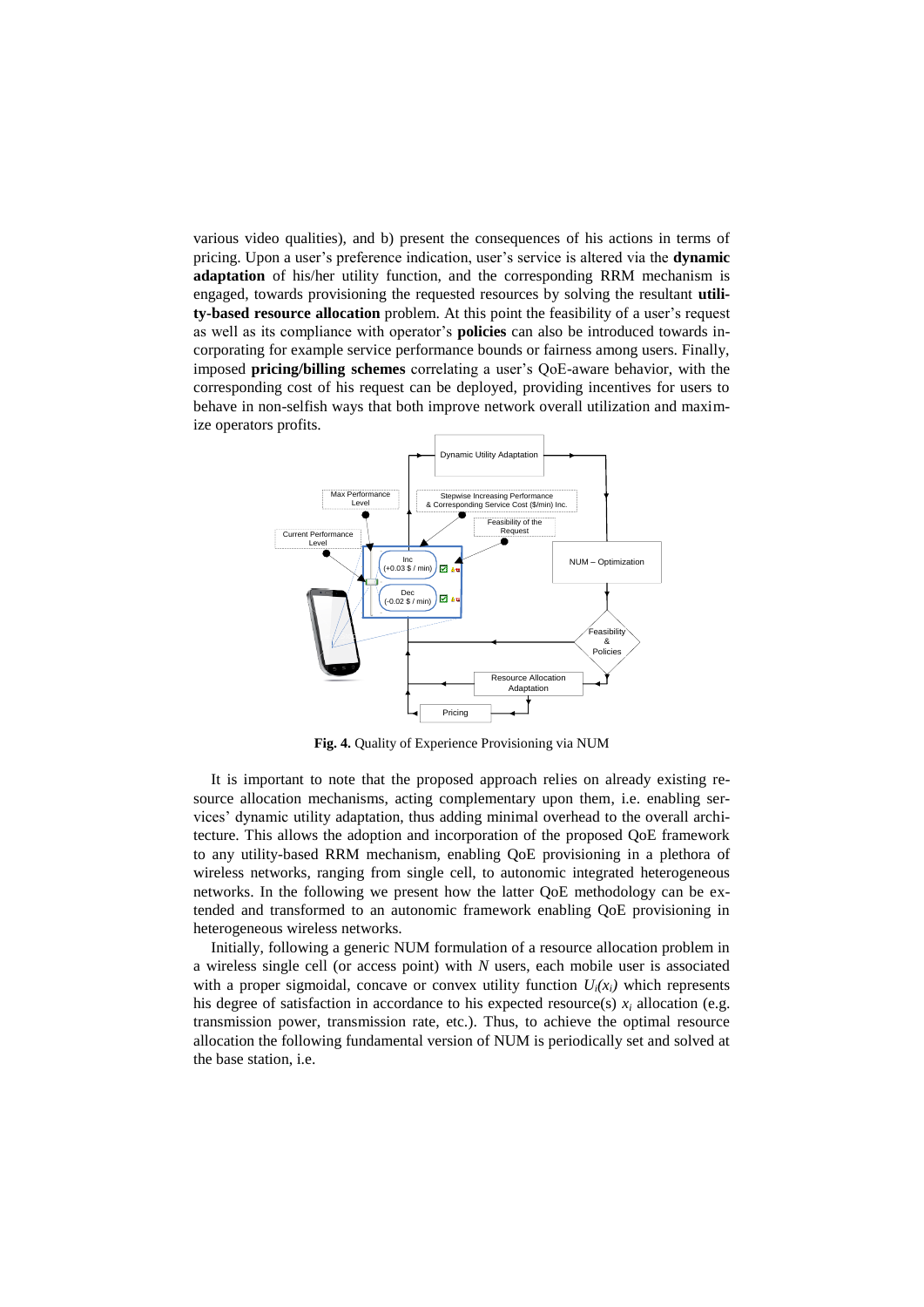$$
\max_{\overline{X}} \sum_{i=1}^{N} U_i (x_i, \overline{X}, a_i)
$$
\n*s.t.*  $\sum_{i=1}^{N} x_i \le X_{\text{max}}, \ 0 \le x_i(t) \le X_{\text{max}} \text{ for } i = 1, ..., N$  (1)

where  $X = (x_1, ..., x_N)$  is the network's resource vector and  $X_{max}$  denotes cell's available resources' bounds due to physical limitations. Finally, *a<sup>i</sup>* denotes the fixed variable(s) that determines the attributes of function  $U_i$  such as steepness, inflection point, etc.

In line with [\[6\]](#page-19-1), to introduce users' subjectivity in their service's utility functions and thus, in the network NUM problem (1), the online dynamic alteration of the attributes of a user's utility is permitted. The Dynamic Utility Adaptation (DUA) of a utility is represented as  $U_i(x_i, X, a_i(t))$ , where  $a_i(t)$  is a time-dependent tunable parameter, altering in an autonomic and asynchronous manner the attributes of utility *U<sup>i</sup>* (e.g. steepness, inflection point, e.t.c.). The selection of a proper tunable parameter depends on the form of the utility as well as the service that represents, and should be made in line to the principles:

- $-$  A user's parameter  $a_i(t)$  should be a step wise function of his preferences (i.e.  $a_i(t+1) = a_i(t) \pm A_i \cdot I_i(t)$ , where  $I_i(t)=1$  if the user indicates his preference in time *t* and *0* otherwise, and A*<sup>i</sup>* a fixed predetermined variable).
- $-$  A user's parameter  $a_i(t)$  and thus, his utility function adaptation, should affect the network's RRM mechanism in such a way to reflect his preferences, e.g., the higher the value of the parameter that determines the unique inflection point of a realtime user's sigmoidal utility (as a function of its achieved rate) the higher his throughput expectations.

The application of the latter methodology for enabling QoE in a diverse heterogeneous wireless network in an autonomic manner requires the extension and proper formulation of traditional utility based RRM mechanisms to flexible, dynamic and adaptive ANUM QoE-aware resource management mechanisms. In the following the modified NUM problems for WLAN and CDMA networks are presented, while a control loop enabling autonomic QoE provisioning is portrayed.

**CDMA Cellular Network**. Adopting the methodology presented in [\[39\]](#page-21-13), the following mapping holds,  $x_i \equiv p_i$ , denoting cell's downlink transmission power allocated to user *i* and  $\sum_{i=1}^{N} x_i \leq X_{\text{max}} = \sum_{i=1}^{N} p_i \leq P_{\text{max}}$ *N N*  $\sum_{i=1}^{N} x_i \leq X_{\text{max}} = \sum_{i=1}^{N} p_i \leq P_{\text{max}}$ , denoting cell's overall power constraint. Moreover, the consequent objective function of user's *i* achieved goodput can be modeled as:  $U_i(R_i^{\max}, p_i, \gamma_i) = R_i^{\max} \cdot f_i(p_i, \gamma_i, a_i(t))$ , where  $R_i^{\max}$  defines user's *i* maximum downlink transmission rate,  $\gamma_i$  user's *i* instantaneous signal to noise and interference ratio (SINR) achieved at the mobile terminal, and  $f_i$  is a sigmoidal function of the achieved SINR function representing the probability of a successful packet transmission. The latter intra-cell problem can be solved by directly applying the Lagrangian based algorithm in [\[39\]](#page-21-13).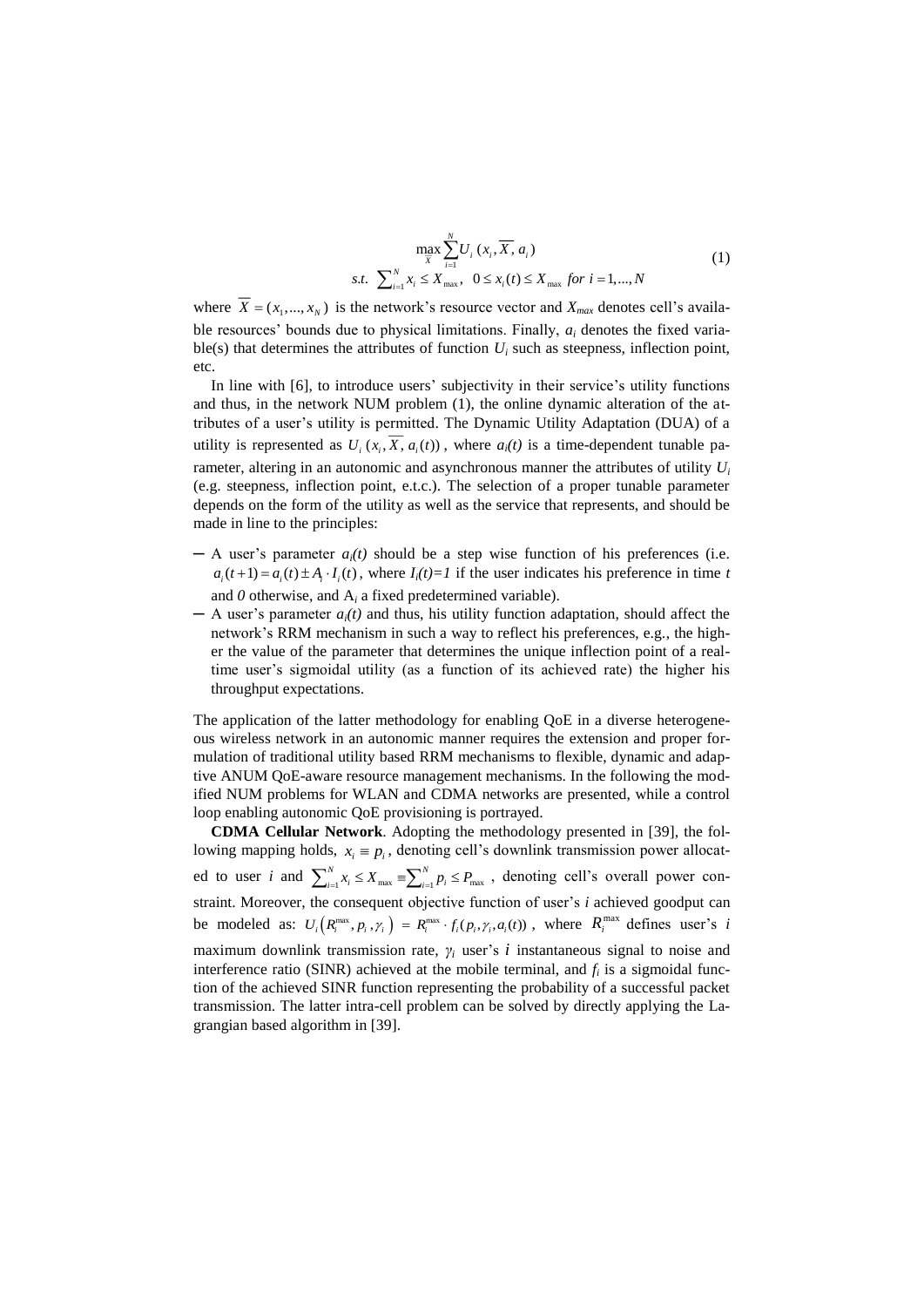**Wireless LANs.** In a similar way, in the case of WLANs [3],  $x_i$  denotes the bandwidth allocation from access point (AP) to user *i* i.e.,  $x_i \equiv s_i$  and  $X_{\text{max}}$  the corresponding AP's maximum effective capacity i.e.,  $C_c^{\max}$ . Moreover, the consequent bandwidth allocation problem can be modeled in tune to (1) as an optimal contention window assignment problem by initially setting  $\sum U_i(s_i, a_i(t))$  under proper effective capacity constraints, where  $U_i(s_i, a_i(t))$  is a sigmoidal function representing user's *i* degree of satisfaction in accordance to his expected allocated effective bandwidth, and finally solved in accordance to [\[40\]](#page-21-14).

In both cases, functions *f* and *U* for CDMA and WLAN systems respectively are sigmoidal functions in general defined as:<br> $U_i(x_i, v_i, b_i) = c_i \left\{ \frac{1}{1 - \sum_{i=1}^{n} a_i \cdot c_i} \right\}$ 

$$
U_i(x_i, v_i, b_i) = c_i \left\{ \frac{1}{1 + e^{-b_i(x_i - v_i)}} - d \right\}
$$
 (2)

where  $c_i = (1 + e^{v_i h_i})/e^{v_i h_i}$ ,  $d_i = 1/(1 + e^{v_i h_i})$  and  $v_i$ ,  $b_i$  are two tunable parameters of the sigmoidal function. Parameter  $v_i$  determines the function's unique inflection point, while parameter  $b_i$  determines function's steepness. Intuitively, the value of function's inflection point  $v_i$ , determines user's  $i$  goodput expectations. Moreover, due to the inherent attribute of parameter  $a_i(t)$  to imply users' priority among others in being selected for receiving network's resources by the RRM mechanism and thus, attaining larger goodput values, parameter *v* is selected and exploited by the proposed dynamic QoE framework (i.e.  $v_i \equiv a_i(t)$ ) towards enabling end-users' QoE optimization as follows. When a user experiences low perceived quality of service and requests for a higher service quality then, by decreasing the value of his  $a_i(t)$  parameter, in a stepwise manner, user's achieved goodput will be increased, and vise versa. It is important to note that the latter adjustment is performed only when it causes no deterioration of the performance of the rest of the users. In any other case, the user is informed that his request is infeasible.

Having successfully incorporated and properly formalized the QoE provisioning framework to the RRM mechanisms of both CDMA and WLAN networks, by adopting the ANUM principles we define the following control loop, residing at the endusers, enabling autonomic dynamic QoE provisioning in heterogeneous wireless networks.

#### **Quality of Experience Control Loop at the End-User**

Step 1. The user constantly monitors his service perceived performance and its corresponding cost via the GUI. **Step\_2.** If no action is taken, i.e. *Ii(t+1)=0* go to Step\_1. Otherwise, the new *ai(t+1)* value is calculated. **Step 3.** The service's utility is dynamically adapted and disseminated to the Base Station (or Access Point). **The Base Station (or Access Point) solves the corresponding NUM problem, indicating the feasibility (including policies) of user's request. Step\_4.** Resource Management Mechanism allocates the requested resources accordingly. **Go to Step\_1**

In case a new user wishes to enter the system, or a new service request occurs, a QoS-aware admission control needs to be performed by the Base Station (or AP).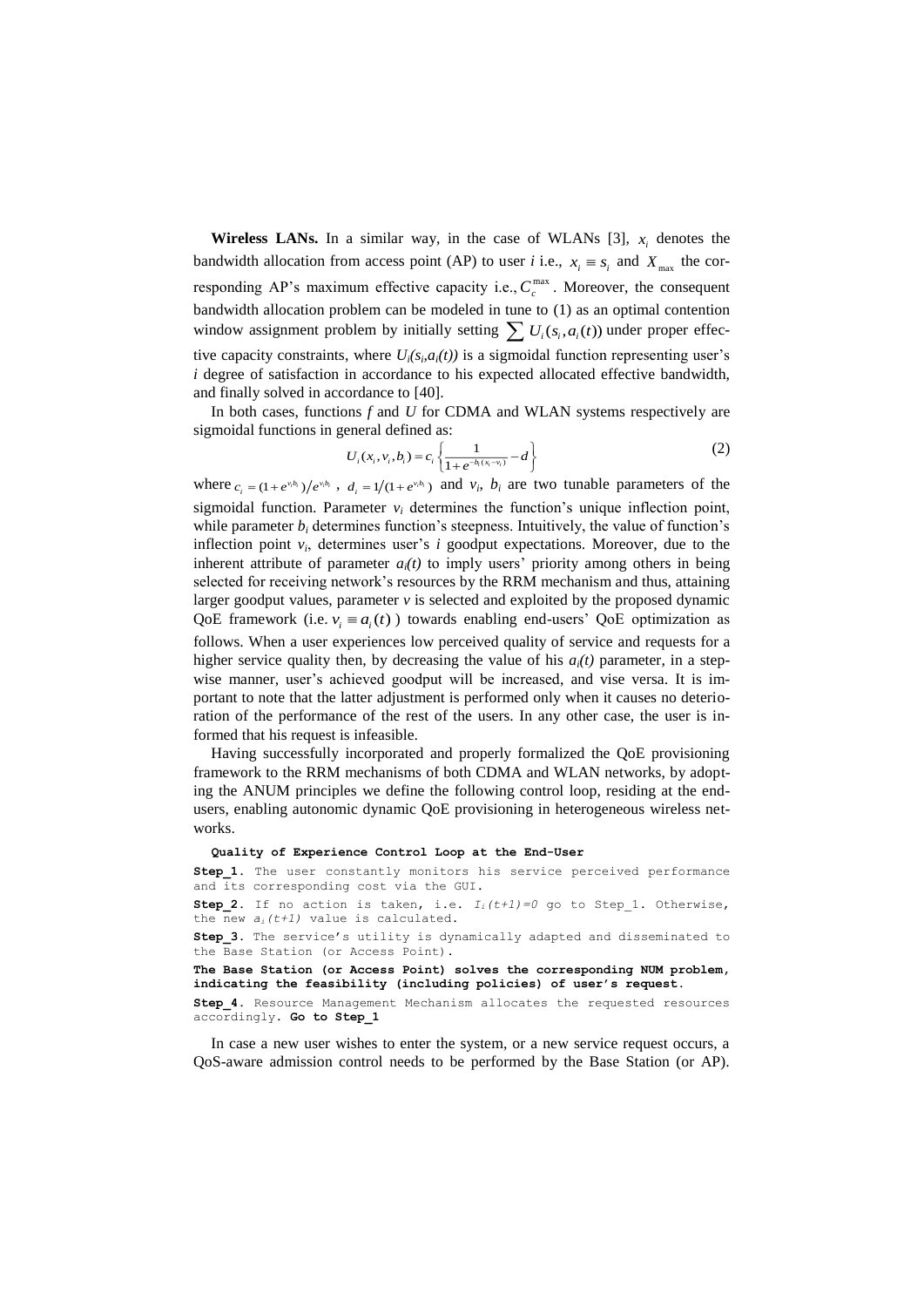This way, if there exists a feasible resource allocation vector capable of provisioning the newly requested resources, without deteriorating the performace of the already connected ones, then the new user/service is admitted, otherwise is rejected as infeasible.

As already mentioned, the latter dynamic QoE mechanism, via exploiting ANUM theory, is designed and built as a complementary, yet powerful functionality, allowing the seamless integration to existing wireless systems. Specifically, given the operation of the RRM mechanism in each wireless cell, the QoE mechanism acts and reacts on demand, while its decisions will only be evaluated by the RRM mechanism in the next time slot, thus requiring no synchronization. Moreover, it relies only on already existing locally available information, i.e. the perceived quality of the service the node acquires, imposing minimum signaling overhead, while the autonomic nature of the QoE mechanism implies no dependencies on the size and type of the integrated system, thus suggesting it is fully scalable. Finally, indicative numerical results on the performance and effectiveness of the proposed approach reveal the benefits, both from end-users', in terms of increased QoE, and operator's point of view, in terms of increased profits [\[6\]](#page-19-1).

## **4 Network-Centric Decision-Making Approach to QoE Management in Converged NGNs**

Trends in the development of telecommunication systems indicate the move towards a converged, multi-service all-IP NGN aimed at offering end users integrated services anywhere, anytime [\[7\]](#page-19-7). In this Section we discuss approaches whereby QoEdriven resource-allocation stems from a more centralized, operator-centric view of service and resource control in line with ITU-based NGN recommendations [\[34\]](#page-21-15) and 3GPP specifications [\[36\]](#page-21-16), [\[35\]](#page-21-17). It is important to note that end users are involved in performing QoE/QoS monitoring and reporting, while optimal resource allocation decisions are made in the network. Thus, QoE-driven domain-wide resource allocation may be considered only as a part of the overall QoE management solution provided by a network.

### **4.1 QoE Management in the NGN Architecture**

The ITU-T NGN architecture [\[34\]](#page-21-15) is based on the concept of independence between the transport stratum and service stratum. In the service stratum, service control functions are based on an IP Multimedia Subsystem (IMS) [\[36\]](#page-21-16) and support the provisioning of real-time multimedia services, independent of a given access network. The application support functions and service support functions can impact sessions on behalf of services. During session negotiation, QoS requirements are extracted by session control functions and used to issue resource reservation and authorization requests to the resource admission control subsystem (RACS).

A discussion of the challenges in assuring E2E QoE in NGNs is provided by Zhang and Ansari [\[1\]](#page-19-4). The authors focus on E2E communications between end users and/or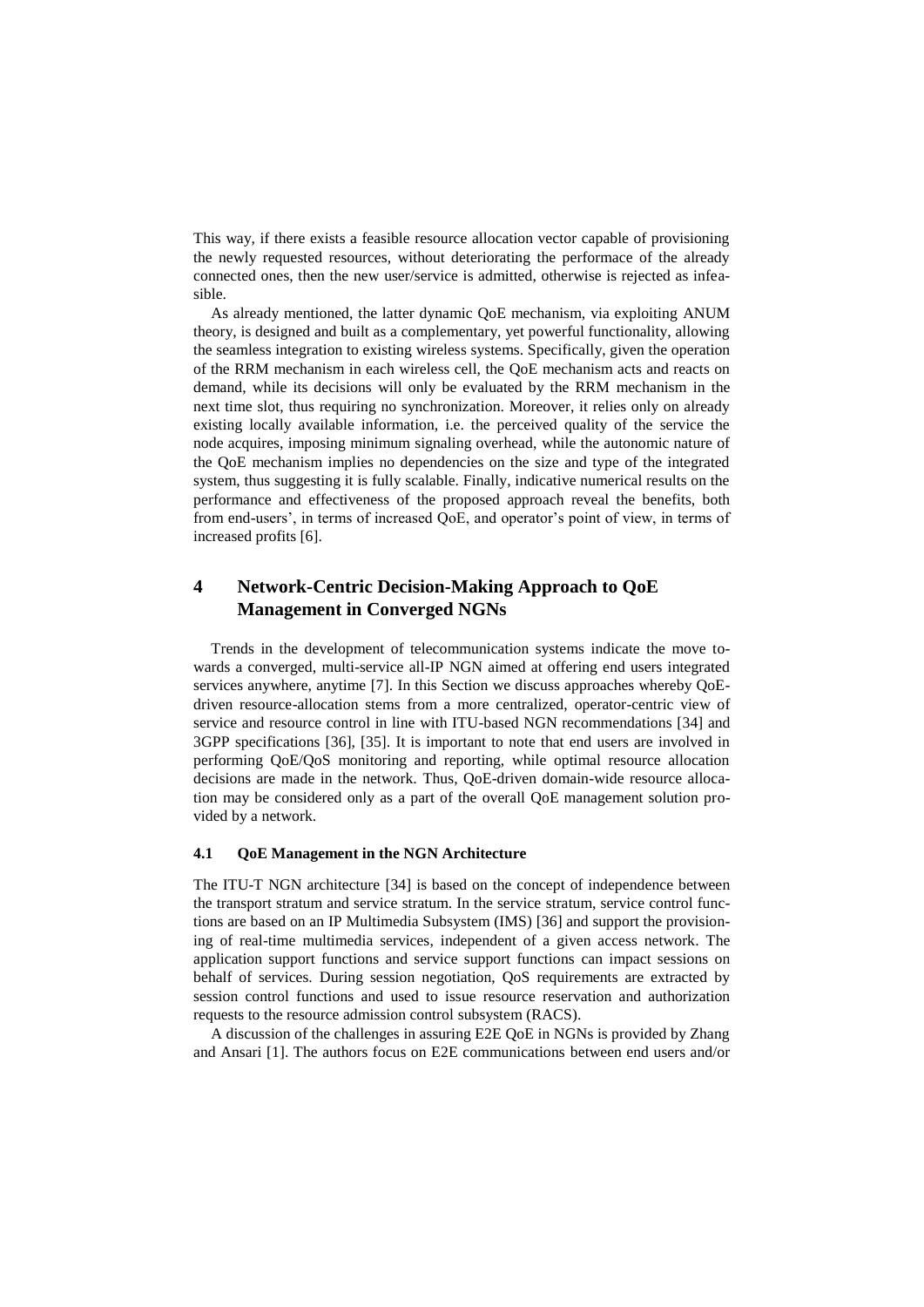application servers spanning across different access networks (wireless or wireline) and core networks, belonging to multiple operators and based on multiple technologies. Each network performs its own QoE management, and hence actual QoE experienced by an end user will depend on the QoE management mechanisms (or lack thereof) supported by networks traversed along the E2E session path. Feedback provided by end-users is critical in identifying actual user QoE and providing input for such QoE management decisions, which may further drive adaptive transport functions and application configuration parameters. Different end users will exhibit varying preferences and subjective evaluation for the same application or service, and also across different applications/services. The proposed solution stores peruser, per-terminal, and per-service QoE functions in a QoE management block belonging to the NGN service stratum and interacting with the underlying transport stratum to negotiate network-level QoS.

Skorin-Kapov *et al.* [\[9\]](#page-20-4), [\[10\]](#page-20-5) have proposed support for enhanced per-session application-level quality matching and optimization functionality by way of a QoS matching and optimization Application Server (QMO AS) included along a session negotiation signaling path (described in further detail in Section [4.2\)](#page-14-0). This concept is illustrated in **[Fig. 5](#page-14-1)** in the scope of a generic NGN environment. Communication end points are portrayed as either end users or application servers (AS) offering applications and services. In an actual networking scenario, the QMO AS may be included in a service provider domain as a generic and reusable service capability, supporting optimized service delivery and controlled service adaptation in light of changing resource availability, user preferences, or service requirements. A business model is assumed whereby the SP is responsible for coordinating the quality negotiation process, while relying on the services of sub-providers (e.g.,  $3<sup>rd</sup>$  party application/service providers, network providers) in order to secure E2E QoS. Utility mappings for multimedia services (comprised of multiple media components) are specified in a *service profile* and signaled from an application server AS to the core network, or retrieved from a service profile repository. Thus, the *service profile* specifies the service resource requirement (as related to service configuration parameters such as e.g., type of media flows, encodings, resolution, etc.). Service requirements are matched with signaled (or retrieved) user parameters (preferences, requirements, capabilities) specified in a *user profile*, network resource availability, and operator policy when calculating optimal resource allocation requests for a given session. Parameters contained in both service and user profiles represent important QoE influence factors to be taken into account when optimizing QoE. Furthermore, the QMO AS may implement interfaces to additional information sources to retrieve additional contextual data, e.g., user location or charging data, to be included in the QoE optimization decision-making process. A further explanation of the QMO AS, and how its functionality may be utilized as input for the purpose of QoE-driven resource allocation (Ivešić et. al. [\[8\]](#page-19-6)), is given in Section [4.2.](#page-14-0)

A related approach to the one previously discussed has been proposed by Volk *et. al.* [\[25\]](#page-20-17), and studied further by Sterle *et al.* [\[2\]](#page-19-5). Volk *et al.* have proposed an automated proactive, in-service objective QoE estimation algorithm to be run by a service enabler AS in the NGN service stratum, based on collection of a comprehensive set of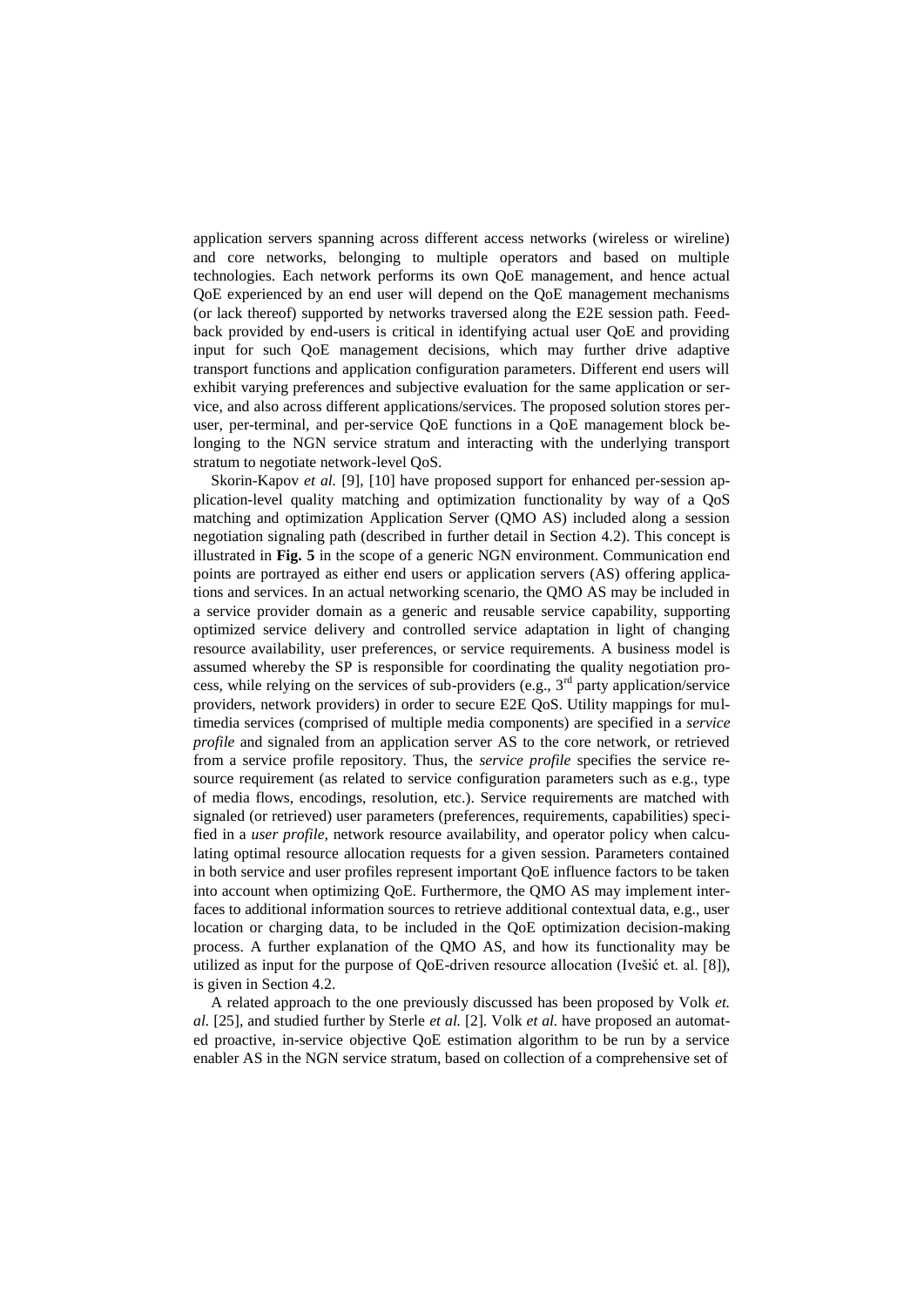

**Fig. 5.** QoE-driven resource allocation in a generic NGN environment

<span id="page-14-1"></span>QoE influencing parameters. The proposed algorithm is invoked along the session establishment signaling path, and performs both QoE estimation and QoE maximization calculations. Attempts to maximize QoE are based on making adjustments to identified quality performance indicators. The authors point out the benefits of conducting overall QoE estimation on an AS running in a service delivery environment as opposed to relying only on QoE estimations conducted closer to the user as including: (1) the wide range of quality related information sources available in the network (e.g., databases providing information regarding user profiles and personalized communication scenarios, service profiles, QoS monitoring, charging related information, operator policy) reachable via standardized protocols (e.g., SIP, Diameter), and (2) the potential for proactive in-service quality assurance and control.

## <span id="page-14-0"></span>**4.2 QoE-Driven Dynamic Resource Allocation for Adaptive Multimedia Services**

In this Section we discuss in further detail the approach studied by Ivešić *et al.* [\[37\]](#page-21-18), [\[8\]](#page-19-6) related to QoE-driven resource allocation for adaptive multimedia services. By adaptive services, it is assumed that a service configuration may be varied in various ways (e.g., using different codecs, bit rates, resolution, etc.) in order to address the wide variety of terminal equipment, access networks capabilities, and user preferences. It has been noted that in the case of multimedia services comprised of multiple media components, user preferences regarding the relative importance of different components may vary.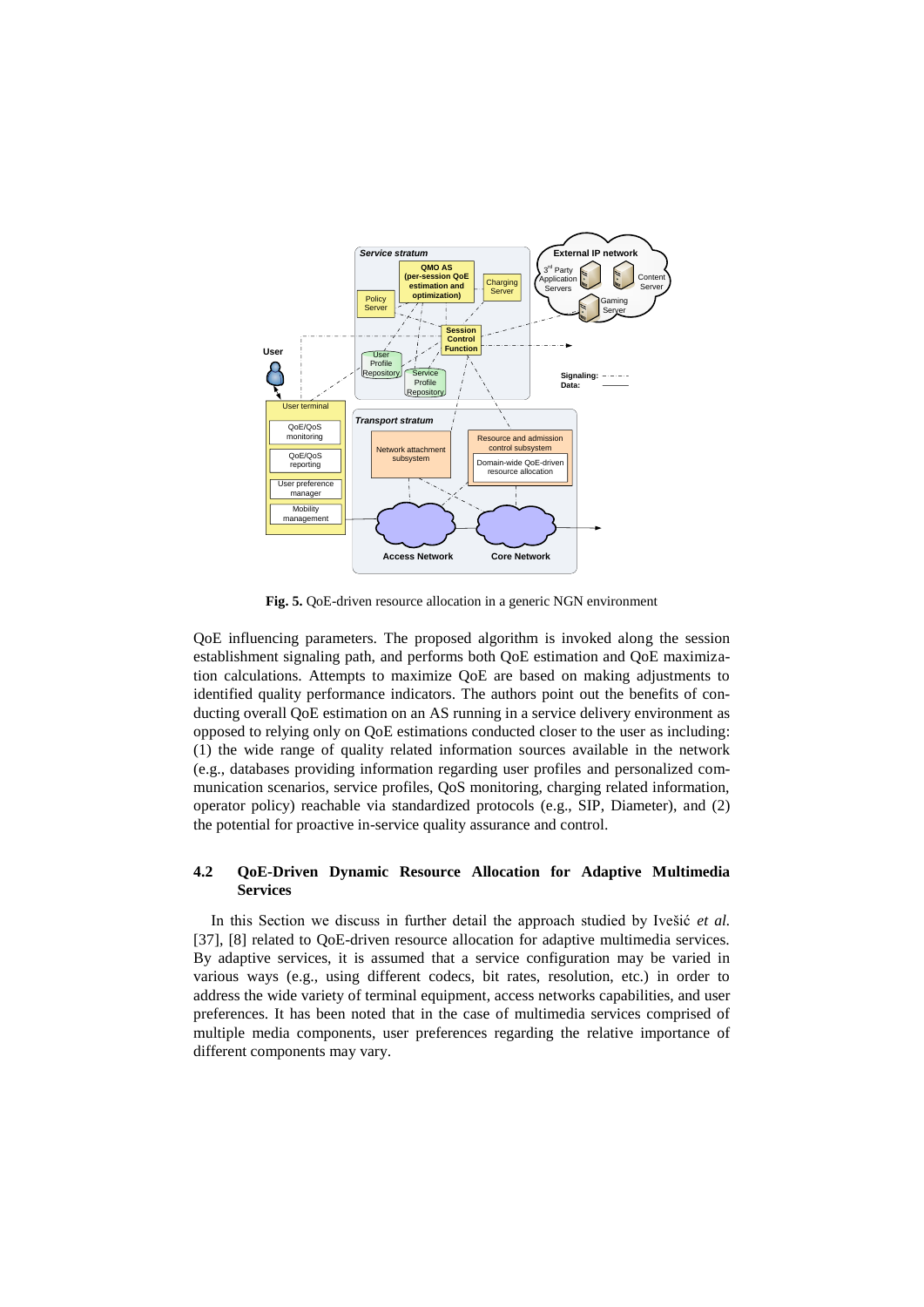The previously discussed QMO AS (shown in **[Fig. 5](#page-14-1)**) is invoked at service establishment and gathers input parameters (related to the user profile, service profile, and operator policies). An initial parameter matching process is conducted to determine feasible service configurations, followed by a utility-based optimization process used to determine the optimal service configuration and resource allocation (referred to as the optimal operating point) for the given service session. The resulting operating point is the basis for the optimal service *configuration*, i.e., the specification of flows operating parameters (e.g., frame rate, codec), resource requirements (e.g., bit rate) and a utility value that represents a numerical estimation of the configuration's QoE. Besides the optimal configuration, several suboptimal configurations are calculated and ordered by their decreasing utility value, thus forming a *Media Degradation Path* (MDP). The goal of the MDP is to serve as a "recipe" for controlled service adaptation, achieving maximum utility in light of dynamic conditions. For example, in the case of a user indicating that he/she prefers audio over video for a given audiovisual service, an MDP may be constructed so as to first degrade video quality in light of a decrease in network resource availability, while maintaining high audio quality. Hence, in light of decreased resource availability, a suboptimal configuration can be activated (thus preventing unpredictable degradation of a service). Since the media components of the service are not necessarily all active at the same time, the configurations are grouped by the *service state* they pertain to, whereby the service state refers to a set of service components simultaneously active during a given time period.

**[Fig. 6](#page-16-0)** illustrates an example MDP for a 3D virtual world application with the possibility of activating a video stream or an audio chat. The MDP consists of three service states with several corresponding configurations defined for each state. Since states 2 and 3 consist of two service components each, their configurations should ensure that the available resources for virtual world and video or audio are divided according to user preferences in case of activation of a suboptimal configuration. Similarly, in state 1, suboptimal configurations can use smaller levels of details for the virtual world, rather than causing slow download of a virtual world. In this way, the knowledge about the service and the user is encompassed in the MDP.

Calculated per-session MDPs may be passed on to a resource and admission control entity responsible for making domain-wide resource allocation decisions (we note that possible dynamic changes in user preferences signaled by an end user may lead to recalculation of the MDP). Optimal resource allocation among multiple sessions has been formulated as a multi-objective optimization problem with the objectives of maximizing the total utility of all active sessions described by their MDPs, along with operator profit. The regarding problem class is multi-choice multidimensional 0-1 knapsack problem (MMKP). The problem formulation has been given in [\[8\]](#page-19-6) in the context of the 3GPP Evolved Packet System (EPS), which maps session flows to one of 9 different QoS Class Identifiers (QCIs) – identifiers standardized by the 3GPP that define different types of standardized packet forwarding behavior. (Note that this is only one possible problem formulation, focusing on discrete optimization and assuming a weighted combination of multiple objectives. Examples of other optimization objectives are discussed in Section [2.2.](#page-3-0))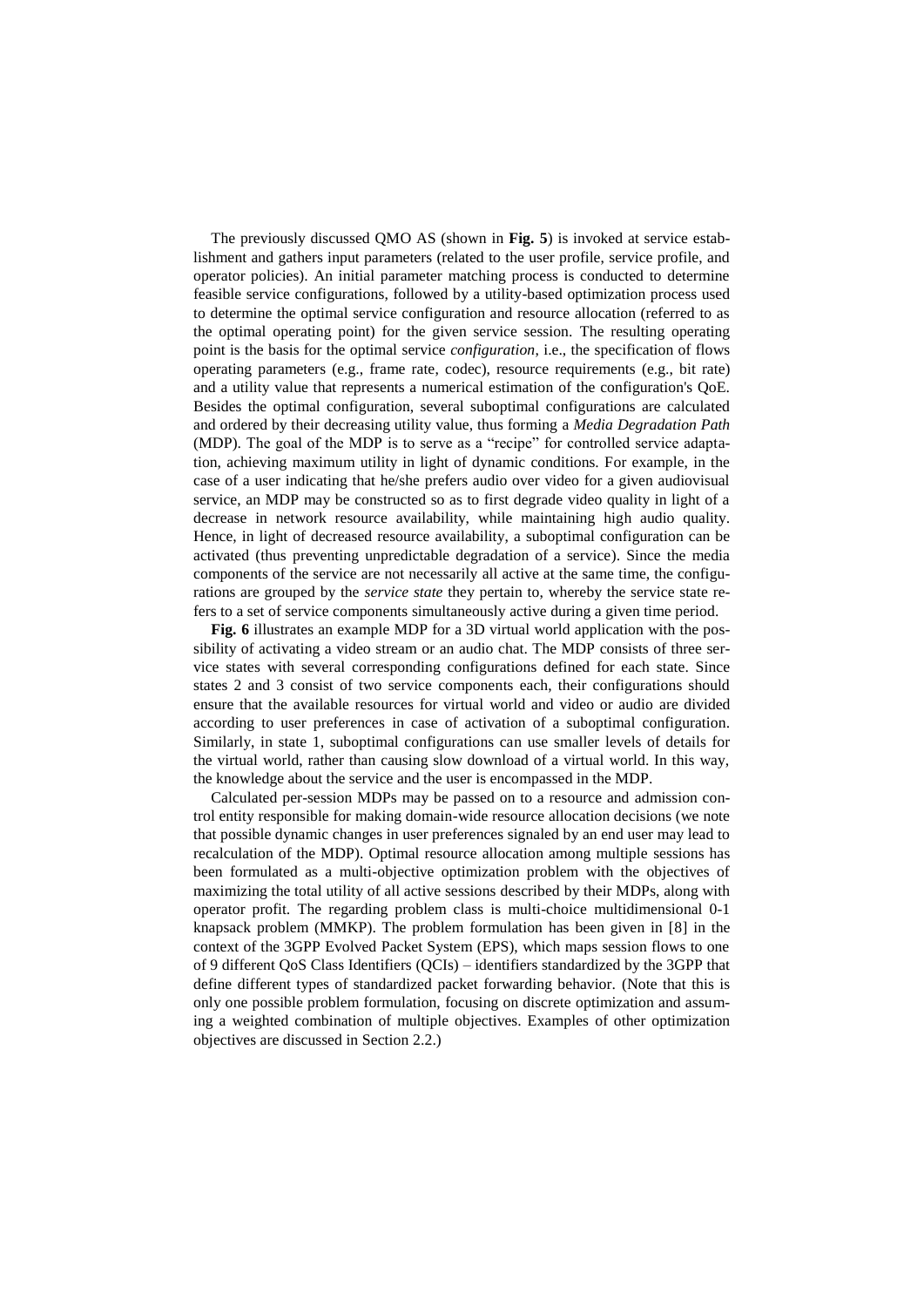

<span id="page-16-0"></span>**Fig. 6. (a)** Example Media Degradation Path, **(b)** possible service scenario (different service states active at different intervals of service execution)

The formulation is as follows. Let *n* be the number of sessions,  $p_u$  the number of configurations of the currently active state of the session *u*. Let the configuration *i* of session *u* have  $z_{ui}$  media flows, such that the flows 1, …,  $h_{ui}$  pertain to downlink and the flows  $h_{ui}+1$ , …,  $z_{ui}$  pertain to uplink. Let  $\mathbf{b}_{ui} = (\mathbf{b}_{ui1}, \dots, \mathbf{b}_{ui2ui})$  be the bandwidth requirements of the configuration *i*, with  $\mathbf{b}_{uij} = (b_{uij1}, \ldots, b_{uij9})$  being the vector describing bandwidth requirements of the media component *j* with regards to each of the 9 QCIs. It is assumed that only a single QCI bandwidth is greater than zero (i.e., *j* is mapped to a single QCI) while the others are equal to zero. Let  $U_n(\mathbf{b}_{ui})$  and  $P_n(\mathbf{b}_{ui})$  be the normalized users' utility and operator's profit of a configuration *i* and  $w_u$ ,  $w_{ut}$ , and  $w_{pr}$  weight factors for user *u* (different weight factors may be assigned to different users, e.g., "premium" and "regular"), users' utility and operator's profit respectively. The normalization is conducted to enable the fair comparison of configurations belonging to different services, by dividing the utilities of all the configuration of the regarding service state from the MDP with the utility of the first configuration (the highest one), and the profits with the profit of the configuration that brings the highest operator's profit (not necessarily the first one). Let  $B_{kD}$  and  $B_{kU}$  denote the total available bandwidth of QCI *k* for downlink and uplink respectively. Then, the optimization problem is formulated as:

$$
\max \sum_{u=1}^{n} \sum_{i=1}^{p_u} \left\{ w_u x_{ui} \left[ w_u U_n(\mathbf{b}_{ui}) + w_{pr} P_n(\mathbf{b}_{ui}) \right] \right\} \tag{3}
$$

such that:

$$
\sum_{u=1}^{n} \sum_{i=1}^{p_u} \sum_{j=1}^{h_{ui}} x_{ui} b_{uijk} \leq B_{kD}, k = 1, ..., 9
$$
\n(4)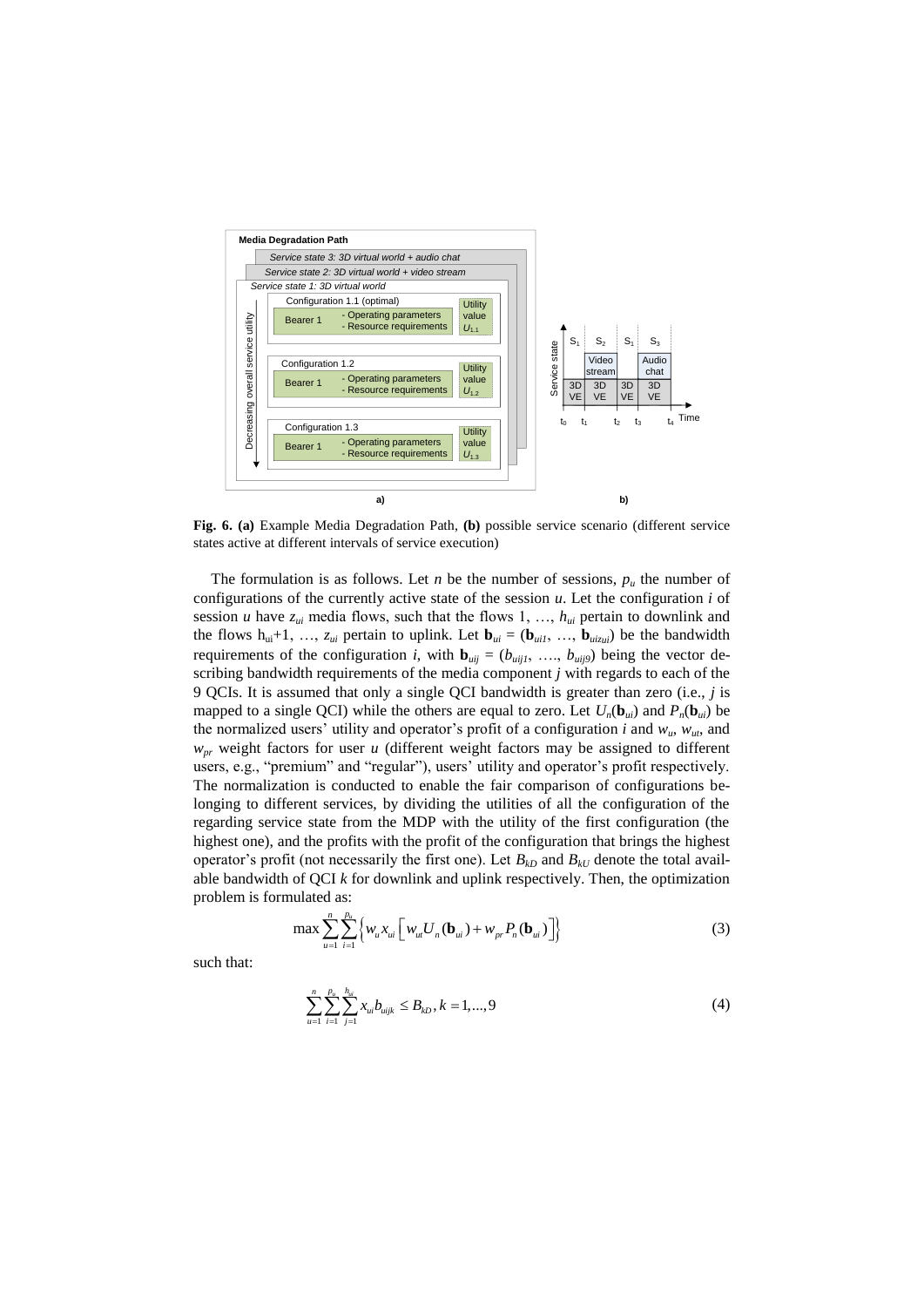$$
\sum_{u=1}^{n} \sum_{i=1}^{p_u} \sum_{j=h_{ui}+1}^{z_{ui}} x_{ui} b_{uijk} \leq B_{kU}, k = 1,...,9
$$
\n(5)

$$
\sum_{i=1}^{p_u} x_{ui} = 1, x_{ui} \in \{0, 1\}, u = 1, ..., n
$$
 (6)

The solution to the maximization problem is the list of the selected configurations from all active sessions (determining in turn the resources to be allocated to each flow), indicated by the binary variables *xui*. Since the MMKP problem is NPcomplete, finding the exact solution quickly becomes too time consuming. Therefore, dedicated heuristics may be applied in order to obtain good results in short computational time. Additionally, if a large number of sessions are affected by the optimization process, the resulting signaling overhead used to notify session entities of new configurations would need to be considered. A simulator tool used to evaluate the above given formulation is described in [\[8\]](#page-19-6).

In the context of the NGN, this approach may be applied in the scope of RACS, or applied at a lower level for optimized resource allocation in a given access network, such as a cell area covered by an eNodeB base station in an LTE network. In the latter case, MDP information would need to be calculated at an application-level and passed to lower level resource allocation mechanisms implemented by a base station. Applicability of the proposed approach in the context of LTE resource scheduling is a current area of research.

## **5 Discussion and Conclusions**

Using as a basis the notion of utility-based QoE-driven resource allocation, we have described two different types of approaches which have been proposed to tackle such problems: primarily user-centric solutions, and primarily network-centric solutions. We summarize key differences as follows:

- A user-centric approach takes explicitly into account the user experience while a network-centric approach can be considered as an implicit way of treating QoE. However, it should be noted that certain network centric approaches also support the collection of end-user QoE-related feedback.
- With regards to optimization objectives, network-centric approaches aim at maximization of global, multi-user QoE while at the same time explicitly minimizing operator costs or maximizing operator profit. A user-centric approach would primarily focus on maximizing all users' utilities by meeting in a real-time manner their individual QoE requirements, with network operation optimality implicitly ensured by proper resource allocation mechanisms.
- Scalability in user-centric approach is ensured by allowing the user device to partially participate in the optimization process, while in network-centric approaches scalability can be achieved by considering aggregated objectives (referring to joint consideration of the objectives of multiple users in a given domain).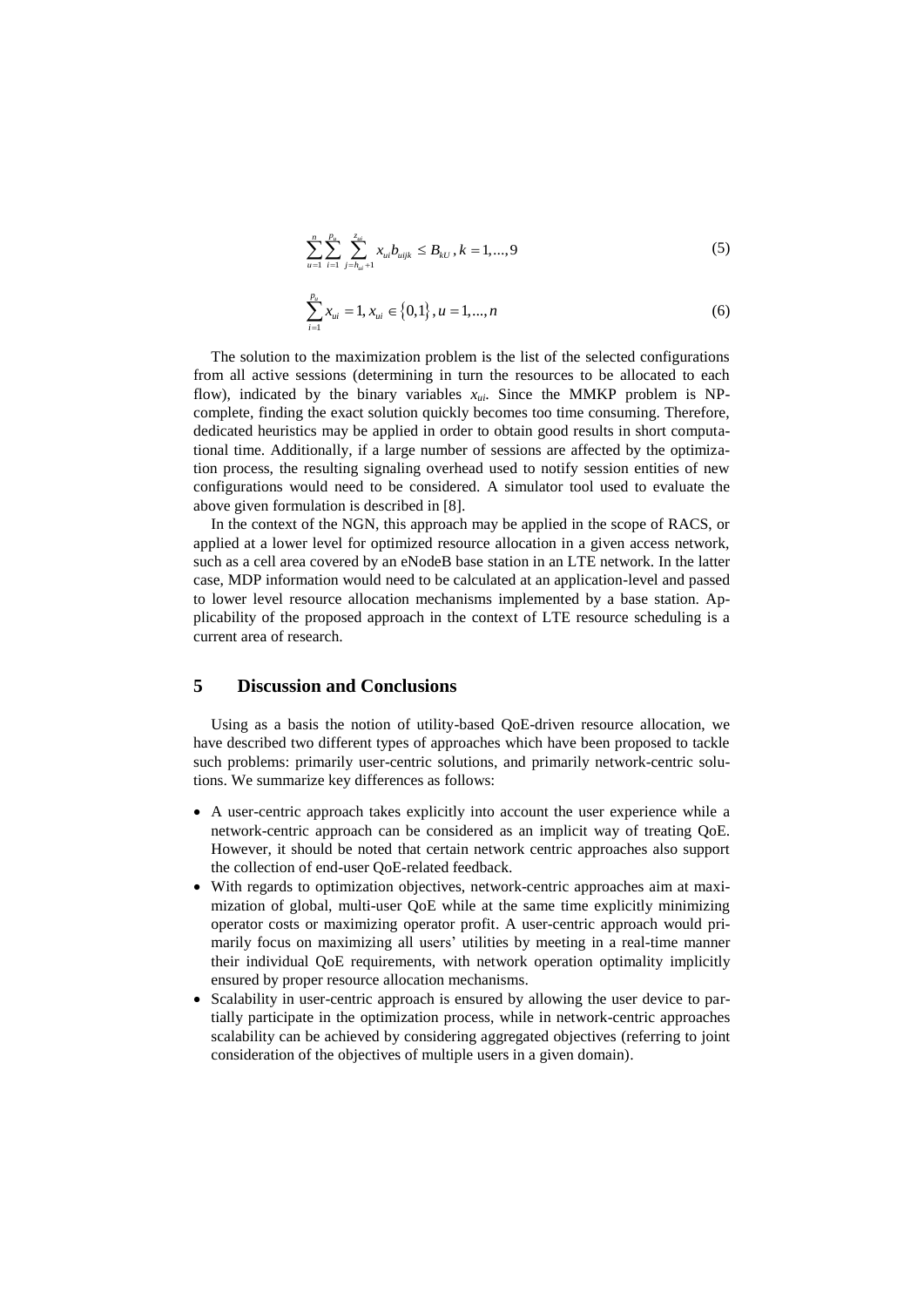- User-centric approaches may require more powerful and smart devices capable of autonomic decision-making related to self-optimization of service performance, while network-centric approaches may work even with more conventional end devices and legacy systems. Furthermore, a user-centric approach would be able to operate in a multi-provider environment without direct involvement of the operators/providers (e.g., a user switching from one provider to another to improve QoE), given that such operations are permitted.
- With regards to triggers/events driving resource (re)allocation decision making, in a user-centric approach such triggers may be considered as coming from individual users through their expression of quality requests, while in a network-centric approach, the network will commonly detect when to perform resource re-allocation (e.g., based on identified network congestion, operator policy, input from charging system, etc.). In the latter case, network-based resource allocation decision making may also be invoked based on detected changes in service requirements (e.g., an existing service is modified with the addition/removal of a media component) and in certain cases based on signaled changes in user preferences.

Considering the applicability of the different approaches, a network-centric approach is closer to the NGN/IMS operator-centric model adopted by telecom providers looking to maintain as much call/session control as possible (related both to QoS and charging), while the Internet community is looking towards a more decentralized network model with intelligence being pushed towards the network edges. Increasingly, however, operators are also looking to incorporate user-centric experience management into their network management solutions.

It is clear that in order to estimate true QoE, quality-related feedback needs to be collected from the network edges, i.e., directly from the end users. Consequently, it will be necessary for network-centric approaches to ultimately combine notions described as user-centric given that QoE is inherently user-centric. The user perceived QoE related to delivered services, however, will in most cases depend largely on the underlying network performance. With resource allocation decisions being inherently made in the network, an end node capable of making decisions reflecting how to maximize the given end user QoE (e.g., by incorporating dynamic preferences indicated by end users) can provide valuable input for the network decision making process. On the other hand, certain information which may be relevant in making optimal allocation decisions (e.g., operator policy, subscriber data, service priority, network resource availability) may only be available in the network.

In such a case, information related to QoE management needs to be exchanged among different players involved (users, application/service providers, network providers, etc.). End user benefits include improved QoE, service provider benefits include increased user/customer satisfaction, and network provider benefits include reduced costs based on more efficient resource usage together with increased customer satisfaction.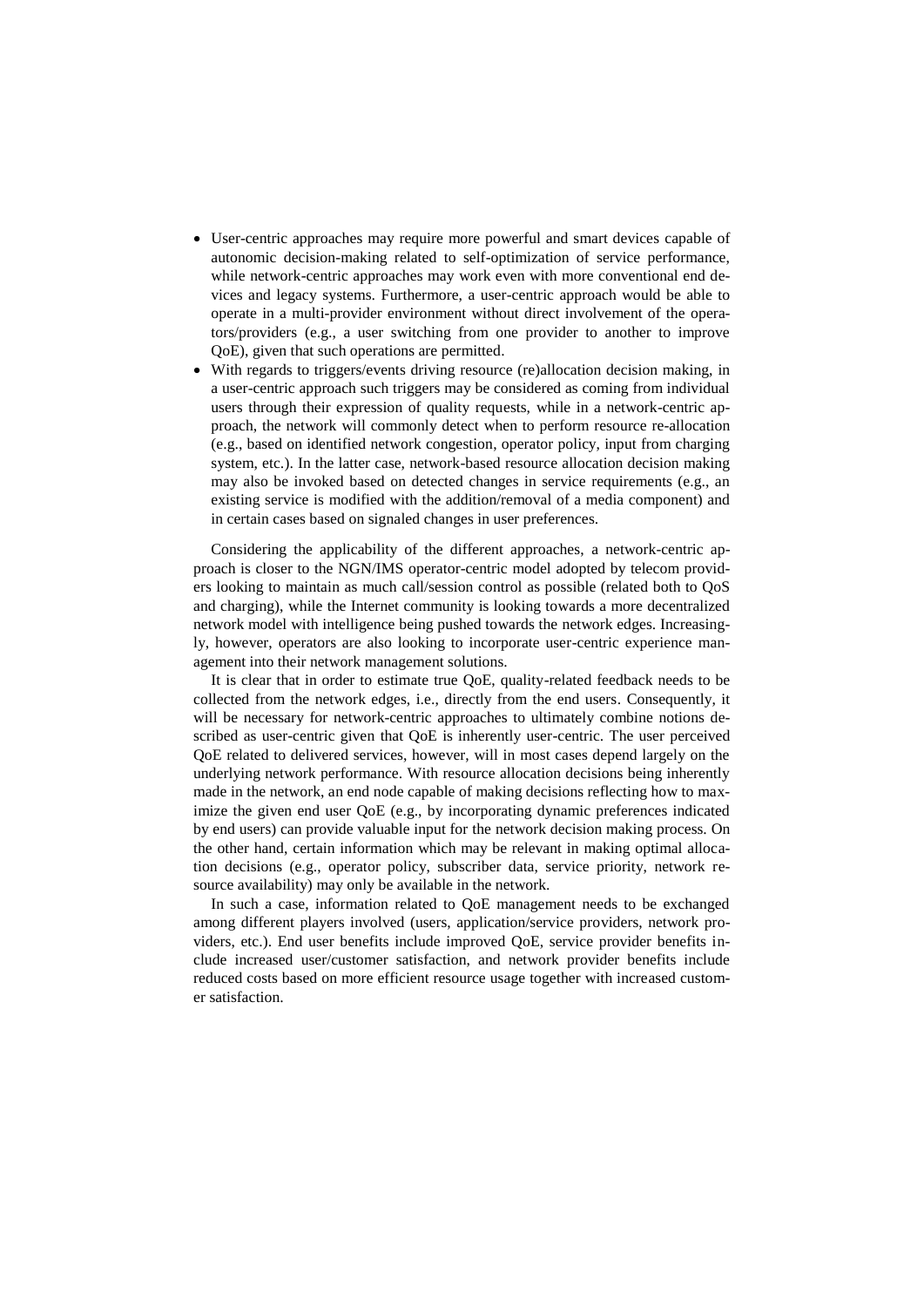## **6 Open Research Issues**

While it is clear that user and network centric approaches to QoE-driven resource allocation problems differ as described in the previous section, an open research issue would be to provide a more detailed analysis and comparison of the achieved results when solving the resource allocation problem from a user point of view as compared to solving the problem from a network point of view. Such an analysis would involve determining whether the solutions would be very different or if there would be a certain degree of correlation.

Additional possibilities for future research involve combining the key benefits of user and network-centric approaches in order to achieve a scalable QoE-driven resource allocation solution for future networks. Furthermore, with the advent of QoErelated research leading to a better understanding of QoE models and the correlation between numerous QoE influence factors and QoE metrics, new formulations for solving QoE optimization problems (in particular for new and emerging services) will need to be considered.

**Acknowledgments**. This work was supported in part by the EC in the context of the TMA (COST IC0703) Action. The work done by L. Skorin-Kapov and K. Ivešić was in part supported by the Ministry of Science, Education and Sports of the Republic of Croatia research projects no. 036-0362027-1639 and 071-0362027-2329.

## **7 References**

- <span id="page-19-4"></span>1. J. Zhang, N. Ansari, "On Assuring End-to-End QoE in Next Generation Networks: Challenges and a Possible Solution", *IEEE Comm. Mag.*, Vol. 49, No. 7, 2011, pp. 185-191.
- <span id="page-19-5"></span>2. J. Sterle et al. "Application-Based NGN QoE Controller", *IEEE Comm. Mag.*, Vol. 49, No. 1, Jan. 2011.
- <span id="page-19-3"></span>3. M. Varela, J-P. Laulajainen, "QoE-Driven Mobility Management – Integrating the Users' Quality Perception into Network-Level Decision Making", *Proc. of QoMEX 2011*, Sept. 2011, pp. 19-24.
- <span id="page-19-2"></span>4. G. Aristomenopoulos, T. Kastrinogiannis, Z. Li, S. Papavassiliou. "An Autonomic QoScentric Architecture for Integrated Heterogeneous Wireless Networks", *Mobile Networks and Applications*, Springer, Vol. 16, No.4, 2011, pp. 490-504.
- <span id="page-19-0"></span>5. S. Thakolsri, W. Kellerer, E. Steinbach. "QoE-based Cross-Layer Optimization of Wireless Video With Unperceivable Temporal Video Quality Fluctuation", *Proc. of ICC 2011*, July 2011, pp. 1-6.
- <span id="page-19-1"></span>6. G. Aristomenopoulos, T. Kastrinogiannis, V. Kladanis, G. Karantonis, S. Papavassiliou. "A Novel Framework for Dynamic Utility-Based QoE Provisioning in Wireless Networks", *Proc. of IEEE GLOBECOM 2010*, pp. 1-6.
- <span id="page-19-7"></span>7. R. Stankiewicz, A. Jajszczyk. "A Survey of QoE Assurance in Converged Networks", *Computer Networks*, Elsevier, Vol. 55, No. 7, May 2011, pp. 1459-1473.
- <span id="page-19-6"></span>8. K. Ivešić, M. Matijašević, L. Skorin-Kapov, "Simulation Based Evaluation of Dynamic Resource Allocation for Adaptive Multimedia Services", *Proc. of the 7th International Conference on Network and Service Management (CNSM)*, October 2011, pp. 1-8.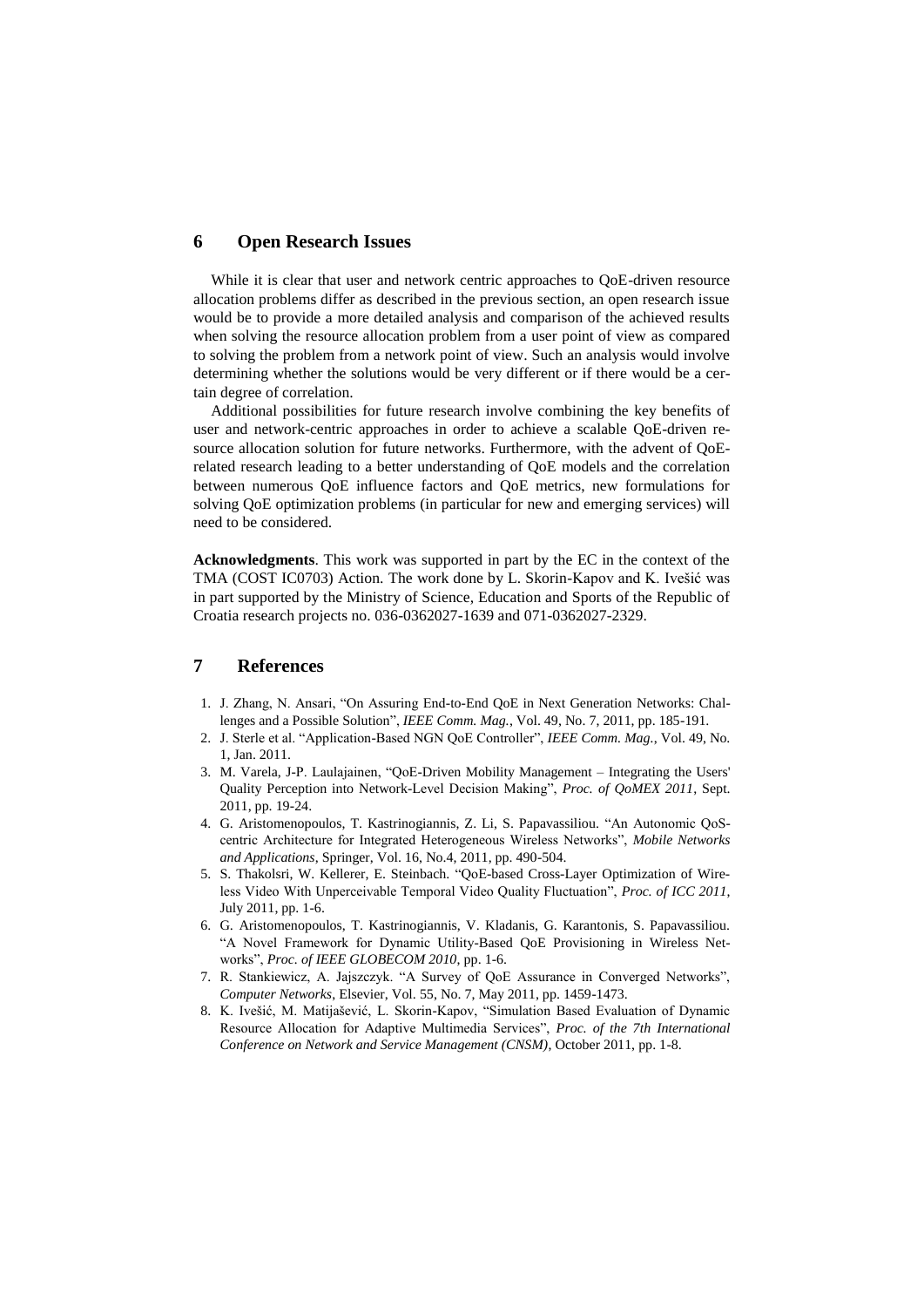- <span id="page-20-4"></span>9. L. Skorin-Kapov, M. Mošmondor, O. Dobrijević, M. Matijašević, "Application-level QoS Negotiation and Signaling for Advanced Multimedia Services in the IMS", *IEEE Communications Magazine*, Vol. 45 No. 7, July 2007, pp. 108-116..
- <span id="page-20-5"></span>10. L. Skorin-Kapov, M. Matijašević. "Modeling of a QoS Matching and Optimization Function for Multimedia Services in the NGN", *12th IFIP/IEEE MMNS*, LNCS, Oct. 2009,Vol. 5842, Springer, pp. 54-68.
- <span id="page-20-0"></span>11. M. Fiedler, T. Hossfeld, P. Tran-Gia. "A Generic Quantitative Relationship between Quality of Experience and Quality of Service", *IEEE Network*, Vol. 24, No. 2, March/April 2010, pp. 36-41.
- <span id="page-20-3"></span>12. M. Chiang, S. H. Low, A. R. Calderbank, and J. C. Doyle, "Layering as Optimization Decomposition: A mathematical theory of network architectures," *Proc. of the IEEE*, Vol. 95, No. 1, Jan. 2007, pp. 255-312.
- <span id="page-20-1"></span>13. S.R. Gulliver, G. Ghinea, "The perceptual influence of multimedia delay and jitter", *Proc. of the 2007 IEEE International Conf. on Multimedia and Expo*, 2007, pp. 2214–2217.
- <span id="page-20-2"></span>14. P. Reichl, B. Tuffin, R. Schatz. "Logarithmic laws in service quality perception: where micreconomics meets psychophysica and quality of experience", *Telecommunication Systems*, Springer, June 2011, pp. 1-14.
- <span id="page-20-6"></span>15. S. Shenker, "Fundamental design issues for the future Internet," *IEEE Journal on Selected Areas in Communications*, vol. 13, no. 7, pp. 1176-1188, September 1995.
- <span id="page-20-7"></span>16. J. W. Lee, R. R. Mazumdar, N. B. Shroff, "Downlink power allocation for multi-class wireless systems", *In IEEE/ACM Trans. on Net.*, vol. 13, no. 4, Aug. 2005, pp. 854-867.
- <span id="page-20-11"></span>17. W. H. Sumby and I. Pollack, "Visual contribution to speech intelligibility in noise," *Jounal of the Acoustical Society of America*, vol. 26, no. 2, pp. 212–215, Mar. 1954.
- <span id="page-20-12"></span>18. Y.J. Liang, J.G. Apostolopoulos, B. Girod, "Analysis of packet loss for compressed video: effect of burst losses and correlation between error frames", *IEEE Transactions on Circuits and Systems for Video Technology*, vol. 18, no. 7, pp. 861–874, 2008.
- <span id="page-20-13"></span>19. International Telecommunication Union, "Definition of Quality of Experience", *ITU-T Delayed Contribution D.197*, Source: Nortel Networks, Canada (P. Coverdale), 2004.
- <span id="page-20-10"></span>20. K. De Moor, W. Joseph, E. Tanghe, I. Ketyko, T. Deryckere, L. Martens, and Lieven De Marez, "Linking Users' Subjective QoE Evaluation to Signal Strength in an IEEE 802.11b/g Wireless LAN Environment", *EURASIP Journal on Wireless Communications and Networking*, vol. 2010, doi:10.1155/2010/541568.
- <span id="page-20-8"></span>21. P. Reichl, J. Fabini, P. Kurtansky, "A Stimulus-Response Mechanism for Charging Enhanced Quality-of-User Experience in Next Generation All-IP Networks", *In Proc of CLAIO 2006,* Montevideo, Uruguay, Nov. 2006.
- <span id="page-20-14"></span>22. S. Thakolsri, S. Khan, E. Steinbach, W. Kellerer, "QoE-Driven Cross-Layer Optimization for High Speed Downlink Packet Access", *Journal of Communications*, Vol 4, No 9 (2009), 669-680, Oct 2009, doi:10.4304/jcm.4.9.669-680.
- <span id="page-20-15"></span>23. S. Khan, S. Duhovnikov, E. Steinbach, and W. Kellerer, "MOS-Based Multiuser Multi application Cross-Layer Optimization for Mobile Multimedia Communication", *Advances in Multimedia*, Hindawi, Volume 2007, doi:10.1155/2007/94918.
- <span id="page-20-16"></span>24. H. Derbel, N. Agoulmine, M. Salaun, "Service Utility Optimization Model Based on User Preferences in Multiservice IP Networks", *In proc of Globecom Workshops*, 2007 IEEE, DOI: 10.1109/GLOCOMW.2007.4437817.
- <span id="page-20-17"></span>25. M. Volk, U. Sedlar, A.Kos.: An approach to modeling and control of qoe in next generation networks. IEEE Communications Magazine (2010).
- <span id="page-20-9"></span>26. S. Möller et al. A Taxonomy of Quality of Service and Quality of Experience of Multimodal Human-Machine Interaction. *In International Workshop on Quality of Multimedia Experience, QoMEx*, pages 7-12, July 2009.